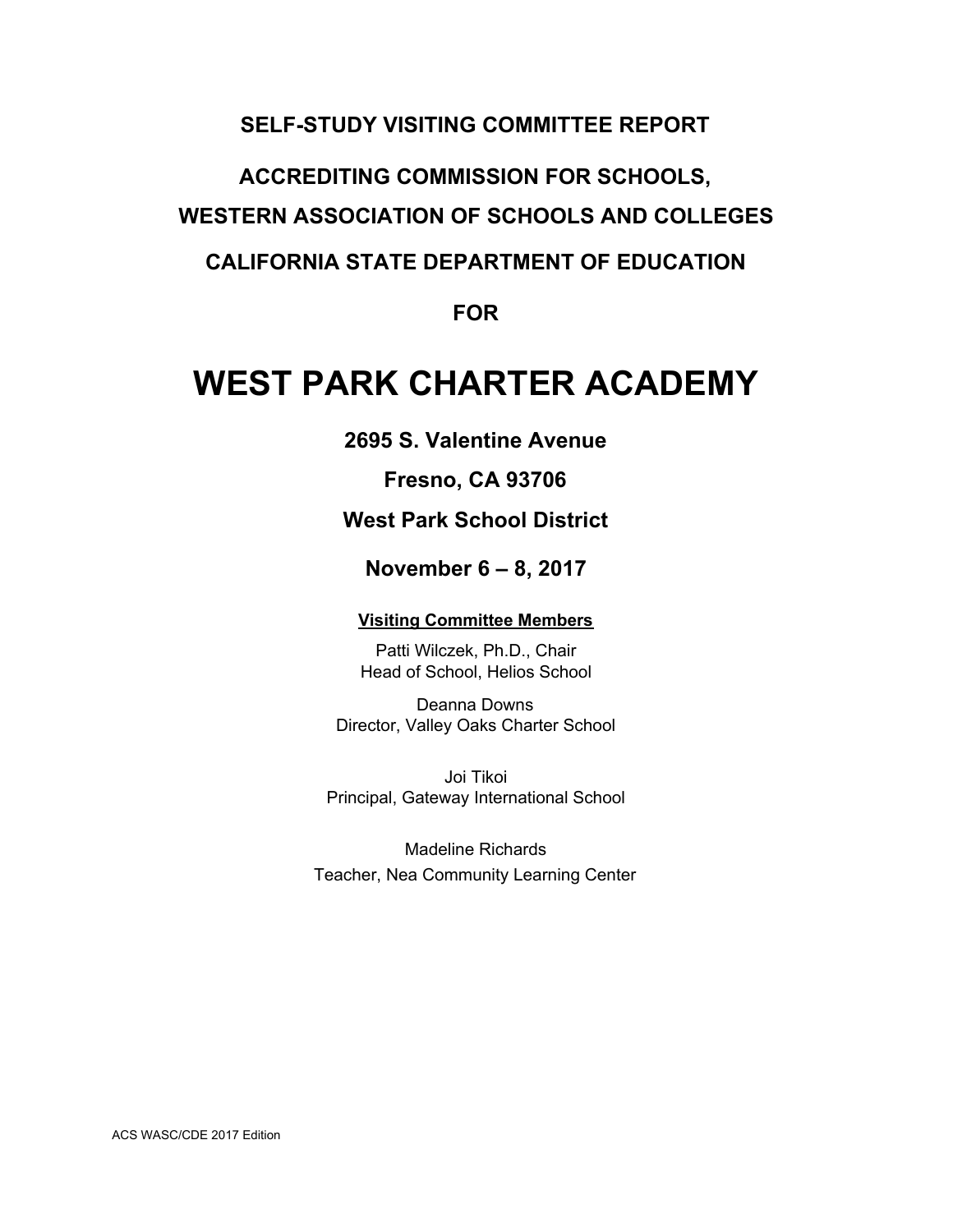## **Preface**

- Comment on the school's self-study process with respect to the expected outcomes of the self-study.
	- 1. The involvement and collaboration of all staff and other stakeholders to support student achievement
	- 2. The clarification and measurement of what all students should know, understand, and be able to do through schoolwide learner outcomes and academic standards (*note the selected schoolwide learner outcomes examined by the school*)
	- 3. The gathering and analyzing of data about students and student achievement
	- 4. The assessment of the entire school program and its impact on student learning in relation to schoolwide learner outcomes, academic standards, and ACS WASC/CDE criteria
	- 5. The alignment of a long-range action plan to the school's areas of need; the development and implementation of an accountability system for monitoring the accomplishment of the plan.
- Include a copy of the school's schoolwide learner outcomes.

West Park Charter Academy (WPCA) has identified the following as their Expected Schoolwide Learning Results/Outcomes:

#### **EXPECTED SCHOOLWIDE LEARNING RESULTS (ESLRs)**

Competent Users of Technology

Utilize technology as a tool for learning, communicating, and conducting research

Use technology to access, manipulate, and produce information

Measurable Indicators can include:

o Microsoft Office, including Word and/or PowerPoint

o Research papers and essays done in MLA format

o Typing test (skills: 25-30 wpm, correct form)

o Use of Internet to gather information for required course work

Academic Achievers

Act responsibly, honestly, and ethically

Are self-directed learners

Are knowledgeable and prepared to be successful in life beyond graduation

Measurable Indicators can include:

o Completion of senior portfolio

o RMA's

o Completion of courses

o GPA- 2.0 or above

Responsible Citizens

Follow the rules of the school

Show respect for self and others

Demonstrate personal responsibility and integrity

Measurable Indicators can include:

o Attendance to labs and weekly appointments

o Completion of graduation requirements

o Dress code/rules

o Assigned work completed each week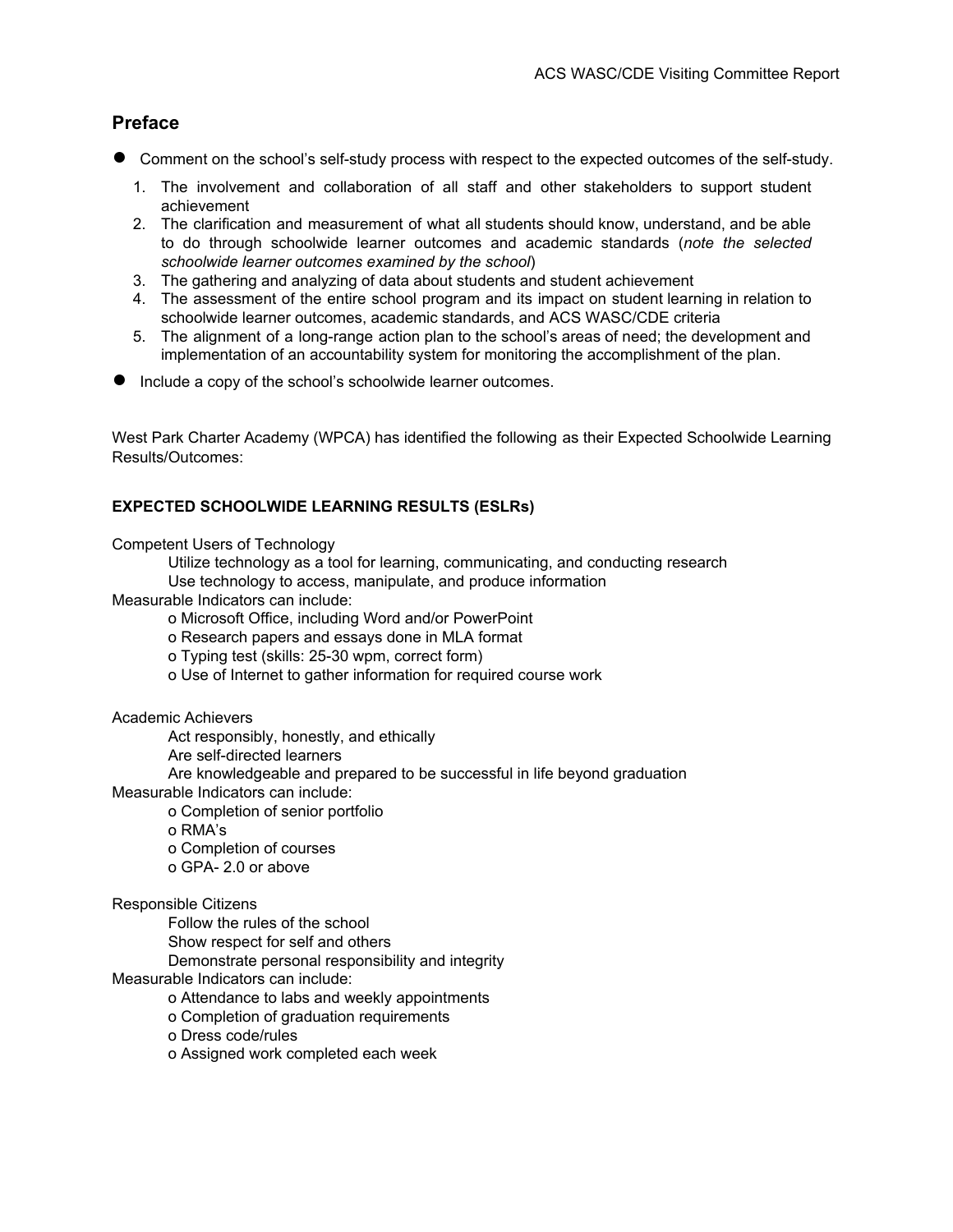Effective Communicators

- Collaborate, work effectively, and manage interpersonal relationships within diverse groups and settings
- Demonstrate skills of speaking, listening, reading, and writing for different purposes and in a variety of situations

Measurable Indicators can include:

- o Balancing school with jobs, community activities, and family commitments
- o Oral and written reports/presentations including question and answer periods
- o Completion of grade-level English requirements

The WPCA WASC process started with the Director reviewing all past self-study and Visiting Committee (VC) report documents, and communicating progress on a regular basis to staff. A review of the 2017 Focus on Learning and the development of a self-study timeline was vetted by staff during Monday Professional Development (PD) meetings. While the bulk of the work generally involved the Superintendent, Director, Counselors and Data Analyst, reviewing progress on Action Items and compiled data involved the staff during WASC related conversations throughout the year, which provided substantial input into the self-study report. No specific focus groups were used for the self-study process, and the final document was reviewed by the district's Board of Directors.

## **Chapter I: Progress Report (2 pages)**

Since the last self-study:

- Comments on the school's major changes and follow-up process.
- Discuss how the school through its action plan has accomplished each of the critical areas for follow-up, including the impact on student learning.

WPCA underwent a change in Director each year during 2014-15, 2015-16 and 2016-17. With the promotion of current Director, Ramiro Elizondo in fall 2016, WPCA has a leader who has been a teacher within the organization for ten years. Mr. Elizondo is dedicated to the school and students, and has a great deal of support from district staff, as well as from the WPCA teachers and support staff. It's believed that since his leadership, substantive change in WASC has been able to occur, with few changes in the five years prior.

As a result of the 2011 WASC visit, the Visiting Committee (VC) identified seven critical areas for follow up. They are:

- 1. There is a need for ESLRs which are measurable, attainable, and support students in their academic growth.
- 2. There is a need to increase students' reading and math test scores.
- 3. There is a need for regular benchmark assessments in core subject areas which measure student mastery of State instructional standards.
- 4. There is a need to establish consistent grading practices by the teaching staff.
- 5. There is a need to establish systems for disaggregating and analyzing student data, as well as modifying instructional practice based on data.
- 6. There is a need to increase the amount of time the school provides for student-teacher interaction, instruction, and tutoring.
- 7. There is a need to include any necessary staff development and technology plans in the Schoolwide Action Plan, as well as a timeline for reporting progress—for example, monthly,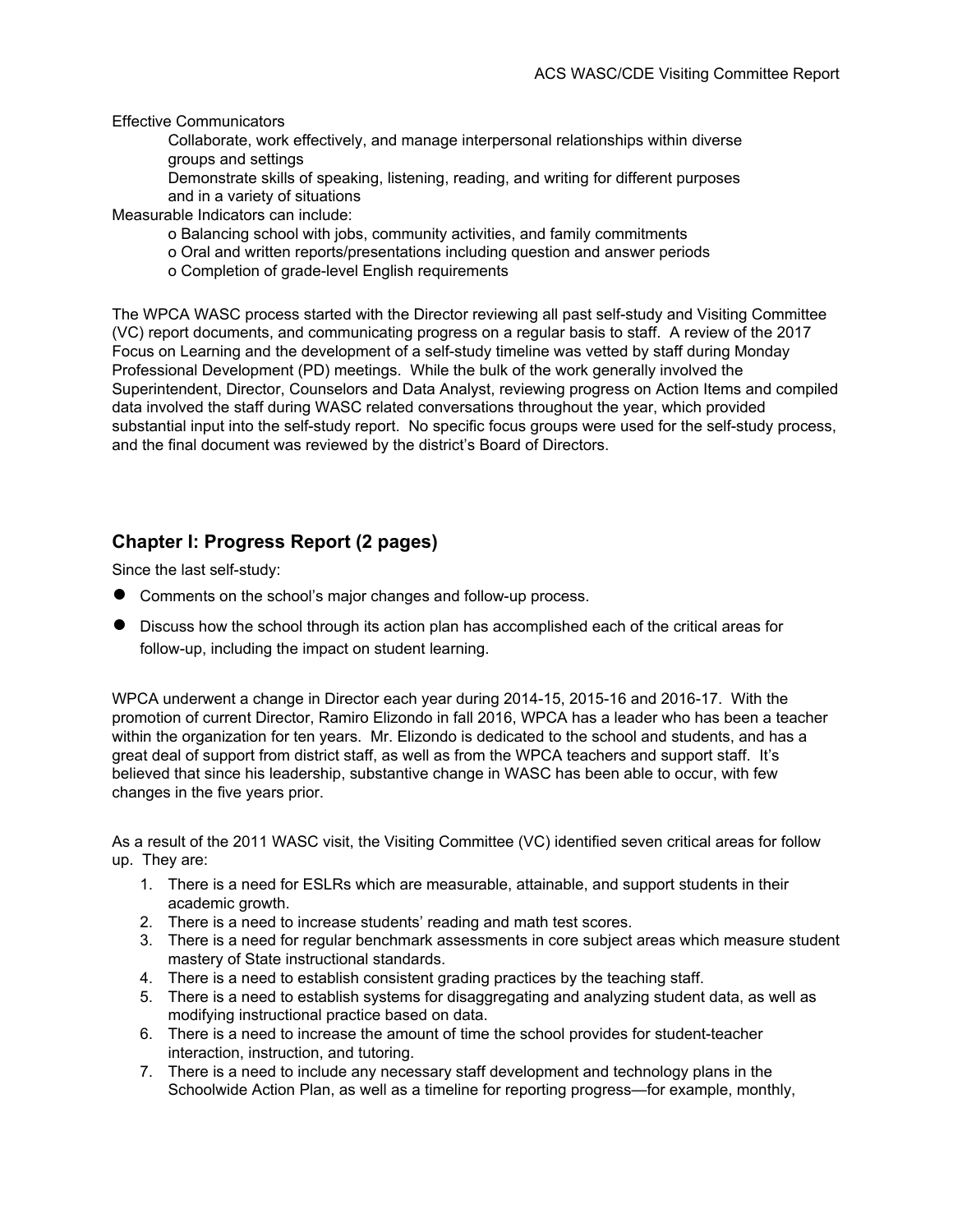annually, etc.

In Spring 2014, the mid-term VC identified three areas of priority for the school's ongoing improvement. These are:

- 1. The Mission Statement needs to be revised and updated to reflect the mission expressed by staff during staff meetings with the Visiting Committee.
- 2. School goals 3 and 5 need to be re-addressed in light of: a. The failure of Data Director and subsequent implementation of a more workable student data analysis system, and b. The new CCSS and accompanying emerging SBAC assessments. A new set of specific actions needs to be developed for each school goal that enable adaptation

of potential solutions to the unique needs of the Independent Study Program.

3. A workable software system needs to be implemented that provides teacher-friendly and timely access to student data that drive instructional change that improves student learning and performance on critical assessments.

The school made progress on their specific goals as follows:

#### **Goal 1: By having the ESLRs measureable, attainable, and support students in their academic growth, teachers and students will become more cognizant of the purpose of the ESLRs as they relate to the students' future endeavors.**

- ESLRs/SLOs have been revised with measurable indicators included.
- The Mission Statement has been revised based on an inclusive process involving all staff.
- Work has been accomplished to align curriculum, budget and staff development decisions to school's Mission, SLOs and LCAP.

#### **Goal 2: Strengthening students' reading and math skills.**

- Work on this goal wasn't started until 2016-17, with teachers and support staff participating in professional development through Fresno County Superintendent of Schools. The goal was to provide skills and knowledge on how to increase math and reading results. Teachers were also provided opportunities to be trained in new ELA curriculum, online literacy program, and formative assessment strategies.
- PLCs were used in 2016-17 to review student data and discuss strategies to increase skills in reading.
- Staff meets weekly on Mondays for a full day of staff meetings, planning, and professional development. Now that EDAM is in place, staff has the opportunity to review disaggregated benchmark data.
- While staff has had the ability to review student results as well as disaggregated data for Renaissance/STAR testing (which is administered three times per year), this has happened inconsistently over the past several years. Some teachers take the time to use this assessment to inform instruction, while others do so less frequently.

#### **Goal 3: There is a need for regular benchmark assessments in core subject areas which measure student mastery of state instructional standards.**

● The first round of benchmark assessments were administered in October 2017. Teachers have yet to review these results.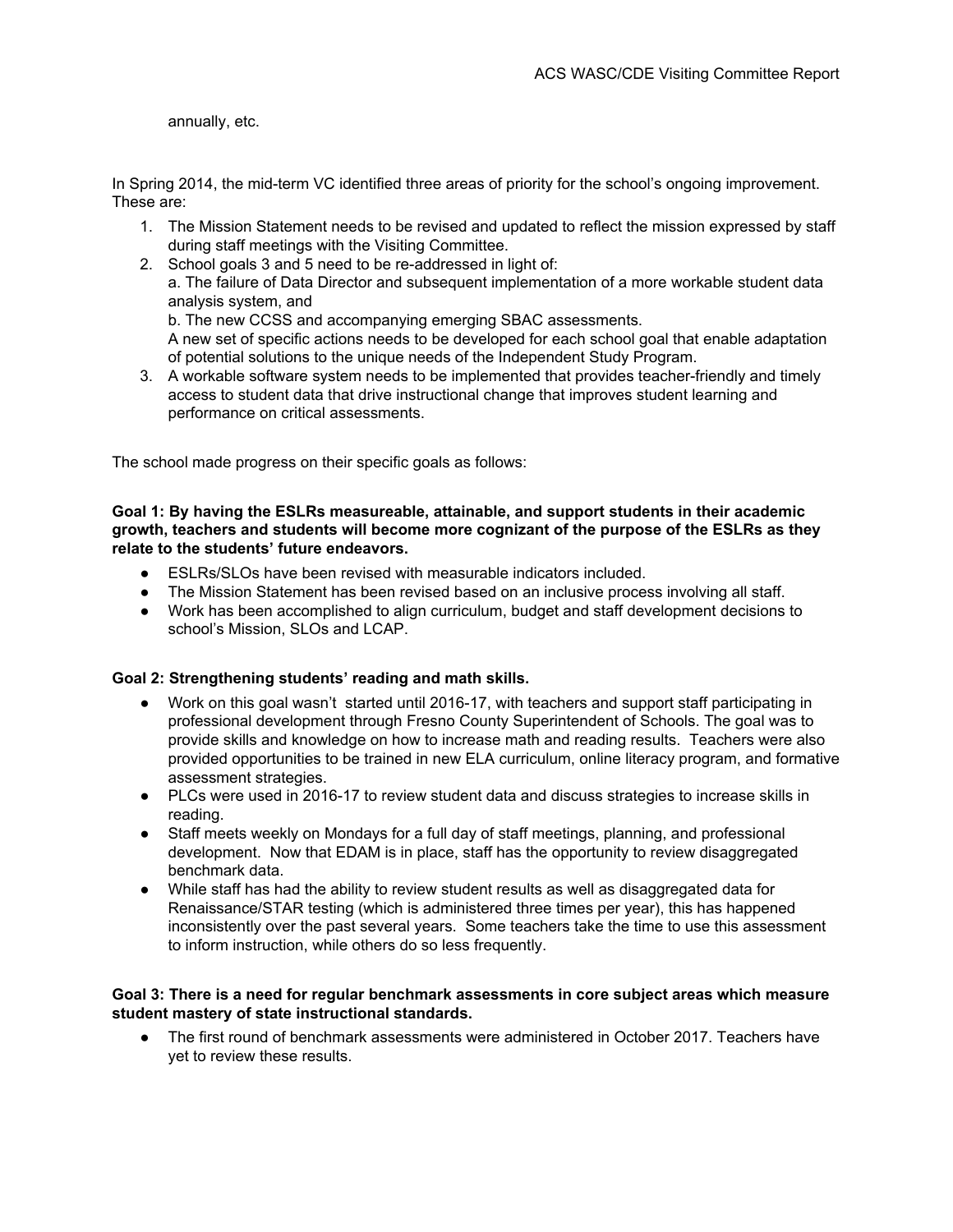• Software (i.e., EADM) was purchased in Spring 2017 to help with the creation of benchmark assessments. Teachers will be trained in the fall, with pre-benchmark assessments taking place in October 2017.

#### **Goal 4: There is a need to establish consistent grading practices by the teaching staff.**

- Work on this goal started in the 2017-18 school year.
- Core teachers are to work on syllabi for grades 9-12, and weight assignments in core subjects.
- EADMs training will be provided for teachers during the 2017-18 school year.
- Teachers individually create a system of weighting packets and tests, but there is no consistent policy nor expectation in this regard.

#### **Goal 5: There is a need to establish systems for disaggregating and analyzing student data, as well as modifying instructional practices based on data.**

- Work on this goal was not started until 2016-17, with teachers working in PLCs to analyze reading assessment data and planning instruction.
- Software to disaggregate data was purchased and will be implemented in 2017-18. With the implementation of the school's first benchmark assessments (October 2017), teachers are expecting to have the opportunity to review these shortly.
- While teachers have had the ability to examine individual students' results and disaggregate data for Renaissance/STAR testing for several years, this hasn't be accomplished in a consistent fashion. Individual teachers take it upon themselves to review test scores, rather than there being a school-wide expectation that this occur after each administration.

#### **Goal 6: Increased time for instruction.**

- Required time with students' primary teacher remains one hour per week. Special ed students have an additional 30 minutes required to be on site. Starting 2017-18 students who are 2 or more grade levels behind are also required to have an additional 30 minutes of instruction time.
- Reports of Missing Appointments/ Assignments documents have been created and implemented, resulting in a decrease in the number of students missing instructional time, as well as the rate of incomplete/missing assignments.
- The addition of three paraprofessionals at each learning center (2016-17) has lead to an increase in tutoring services and academic support. While referral for tutoring can be recommended by a student's teacher, there is no means by which it can be required at this time, even for students who are more than two grade levels behind in math or ELA.
- Algebra labs have been created at both centers (2016-17), providing an increase in math support in this course of study. Some teachers report algebra labs are inconsistently effective, given the self-paced nature of independent study. The algebra teacher may be covering a topic on a given day that has no relevance to several students present.

#### **Goal 7: There is a need to include any necessary staff development and technology plans in the Schoolwide Action Plan, as well as a timeline for reporting progress, for example, monthly, annually, etc.**

● Staff development and technology plans were shared with staff at the beginning of the 2017-18 school year, though opportunities for input regarding these documents were apparently not provided.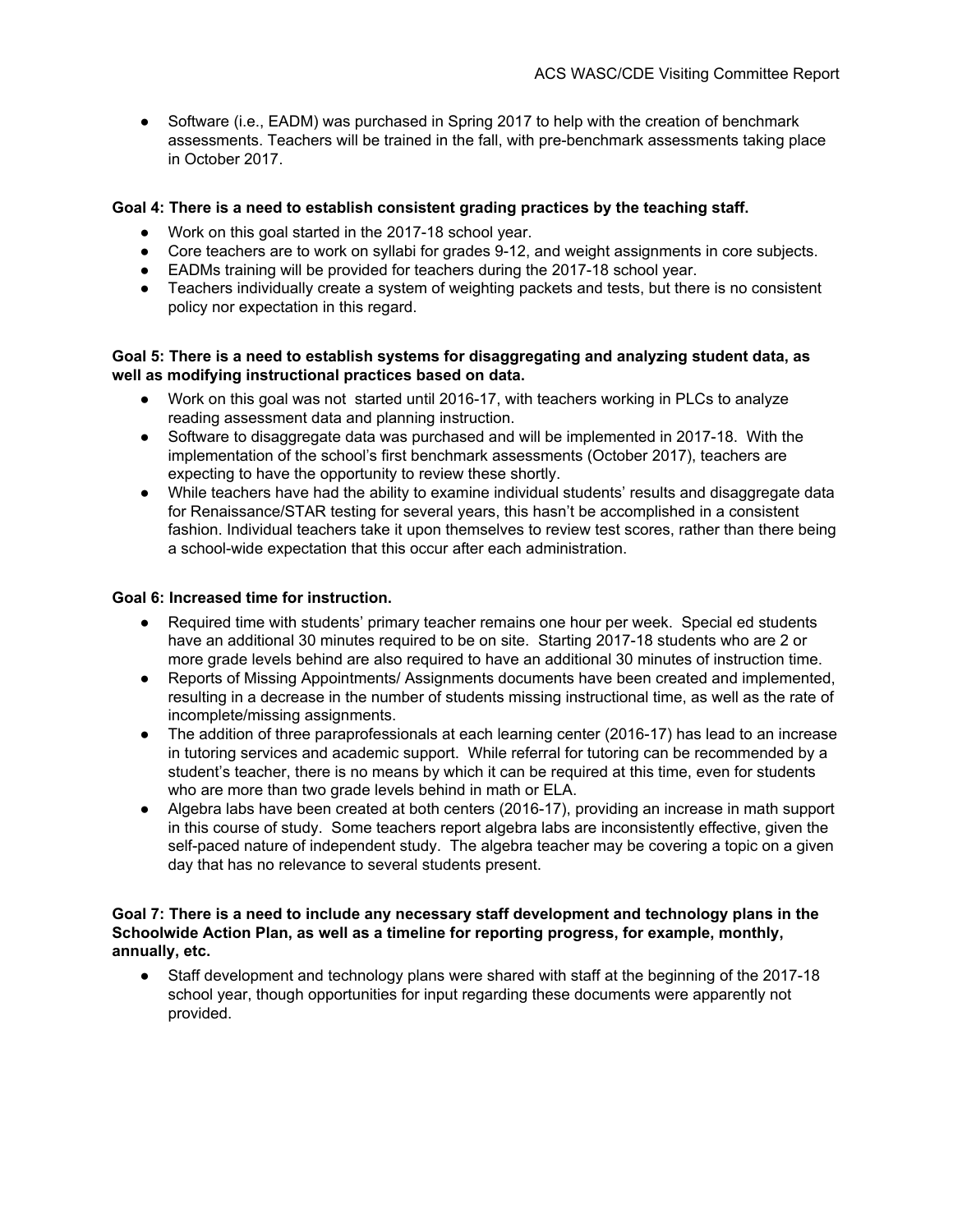ACS WASC/CDE Visiting Committee Report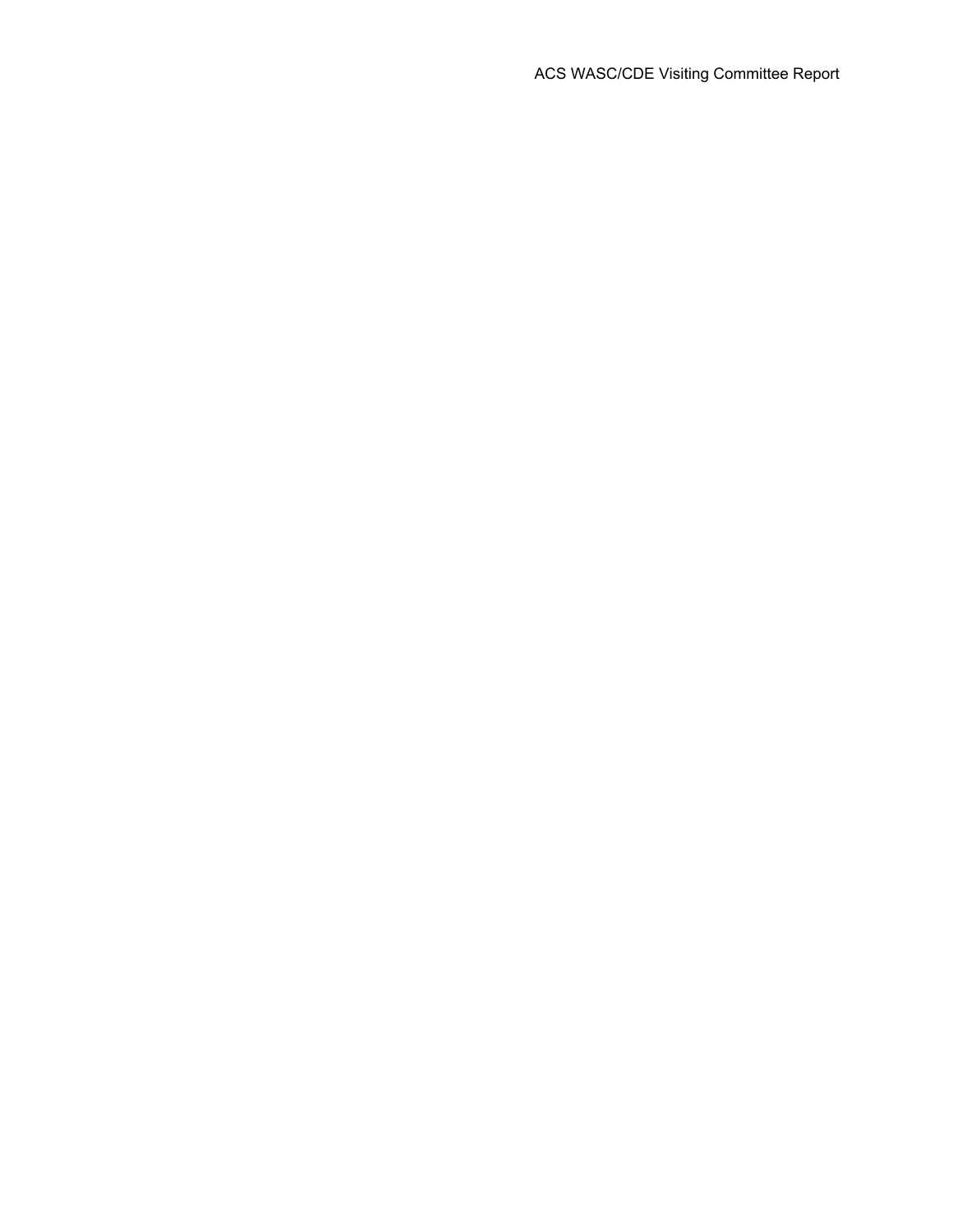## **Chapter II: Student/Community Profile (2 pages)**

Briefly summarize the most critical information from the student/community profile that impacts the school. Include the following:

- Brief description of the students and community served by the school.
- School's analysis of student achievement data (e*.g., AYP, API, AP, college SAT, graduation rates, and program improvement status).*
- Other pertinent data *(e.g., attendance rates, size of EL/LEP population, teacher credentialing, class size, dropout rates, programs for students).*
- Appropriateness of identified critical learner needs and their linkage to schoolwide learner outcomes.
- ➔ **Note**: Show data in chart format and comment. Include sections of the profile that show student achievement findings and interpretations.
- Comment on significant findings revealed by the profile and/or pertinent data that were not included in the profile.

WPCA is in the Central San Joaquin Valley, in rural Fresno County. Consisting of two learning centers, in Fresno and Hanford, this K-12 independent study program is a dependent charter school of the West Park Elementary School District. In fall 2017, enrollment was 102 for K-8, and 226 in grades 9-12. Student demographics are as follows:

- Parent Education: (2016-17) nearly 60% are high school graduates or less; 17% have some college, with 7% having graduated from college. These percentages are consistent in the two previous years.
- Free and Reduced Lunch Students: During 2015-16 and 2016-17, 15% and 13% did not qualify for FRM.
- Socio-Economically Disadvantaged: During 2015-16 and 2016-17, 88% and 89% of enrolled students were Disadvantaged.
- Gender: (2016-17) The student body is 61% female and 39% male, proportions which have been consistent over the prior two years.
- Ethnicity: The largest ethnic group being served is Hispanic (77%, 76% and 79% for the past three years), with the next largest being White (13%, 15%, 13% for the past three years).
- Primary Language: (2016-17) 54% are English primary, 42% have Spanish as their home language, and 4% speak Armenian at home. These proportions have been consistent over time.
- English Language Fluency: (2016-17): CELDT results indicate that 56% were English Only, 1% were IFEP, 20% were RFEP, and 23% qualified as EL. Proportions haven't changed substantially during the past three years.

WPCA teachers are all fully credentialed. Teaching staff (2016-17) is predominantly female (13 versus 5 males), and 50% White. Of the remaining 9 teachers, 6 are Hispanic, 2 are Asian and 1 is African American. All six paraprofessionals employed in 2016-17 met ESSA requirements. Teacher retention for the past three years is as follows.

| School Year | <b>Baseline</b><br>Teachers | New Hires | <b>Baseline</b><br>Teachers<br>Exited | New Hires<br>Exited | Teachers at<br>the end of<br>the School<br>Year | Original<br><b>Baseline</b><br><b>Teachers</b><br>Still<br>Employed |
|-------------|-----------------------------|-----------|---------------------------------------|---------------------|-------------------------------------------------|---------------------------------------------------------------------|
| 2014-15     | 13                          |           | 5                                     | U                   | 9                                               | 9                                                                   |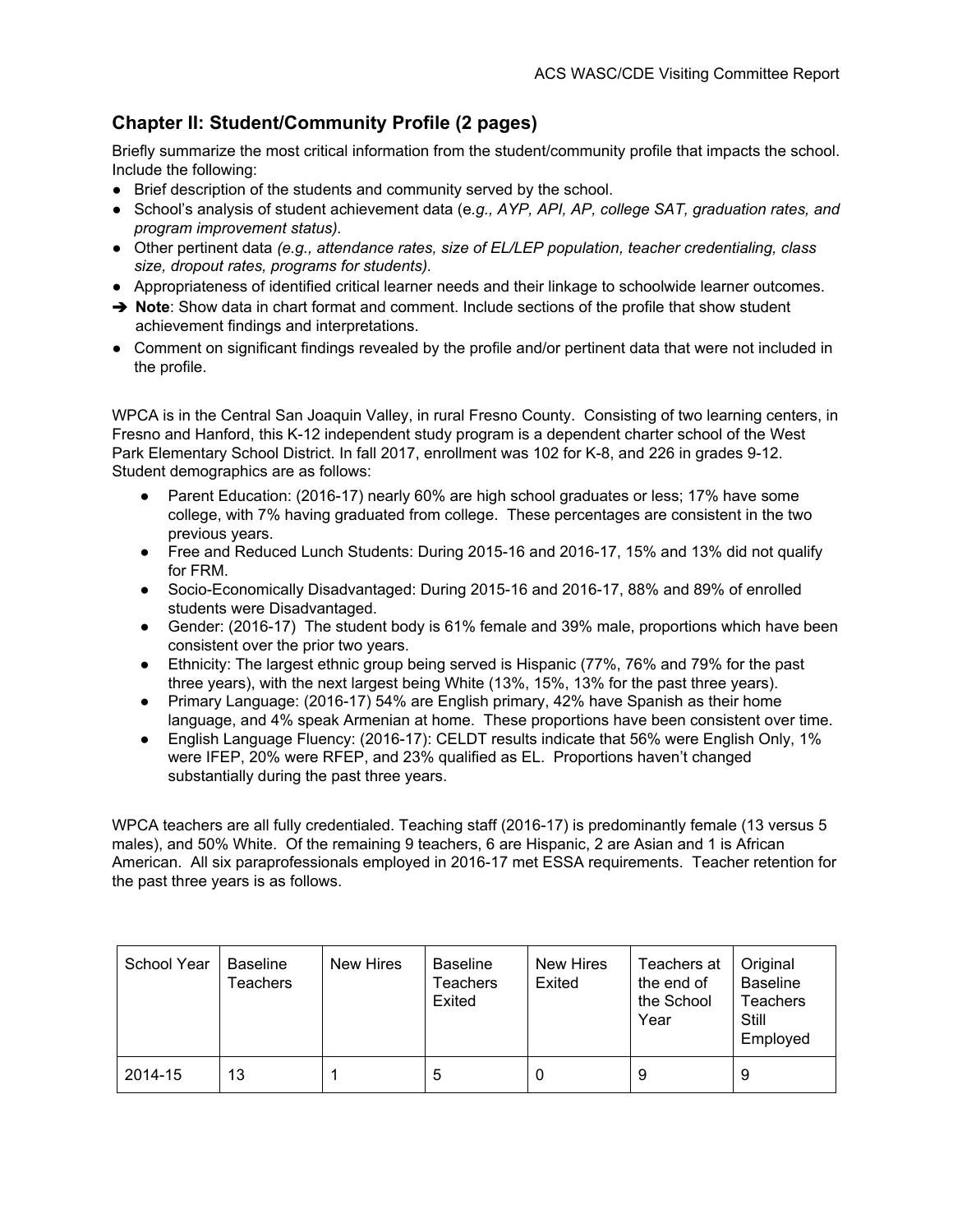| 2015-16 | 9                                    | ħ<br>ັ |   | $\sim$<br>. .                 |  |
|---------|--------------------------------------|--------|---|-------------------------------|--|
| 2016-17 | 10<br>12<br>$\overline{\phantom{0}}$ | ╭<br>ັ | - | $\overline{10}$<br>. <u>.</u> |  |

#### **Smarter Balanced Assessment Results: English Language Arts Performance Levels.**

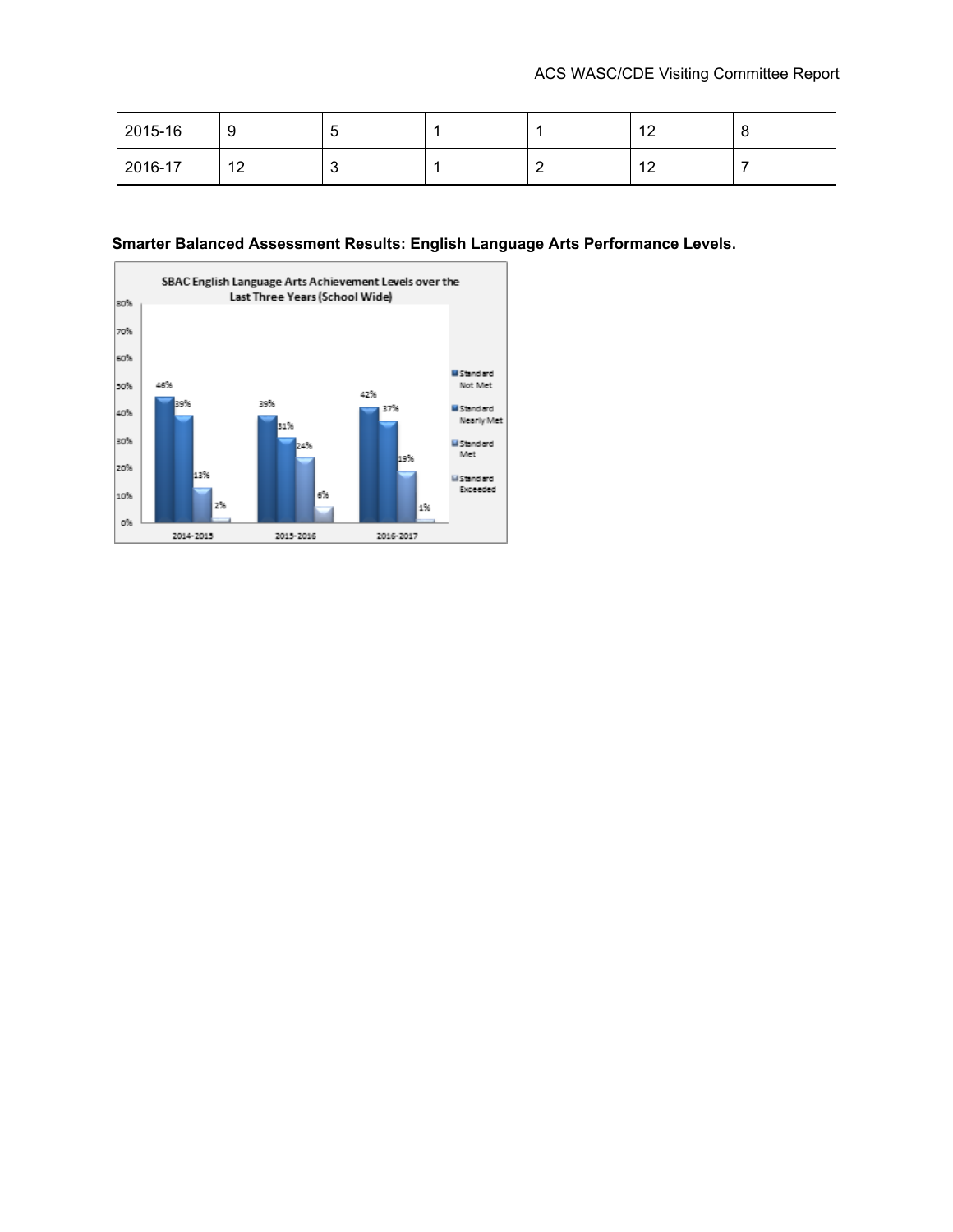







In analyzing SBAC results for ELA and math, WPCA has acknowledged that "there is a great need to improve student proficiency" in both areas. There have been no significant gains in students scoring as proficient in ELA since 2014-15, with some slight decline in the EL subgroup. In all three years, the Schoolwide, Socio-economically Disadvantaged, and Hispanic subgroups have generated similar results, highlighting for the school staff the need to provide additional support and interventions.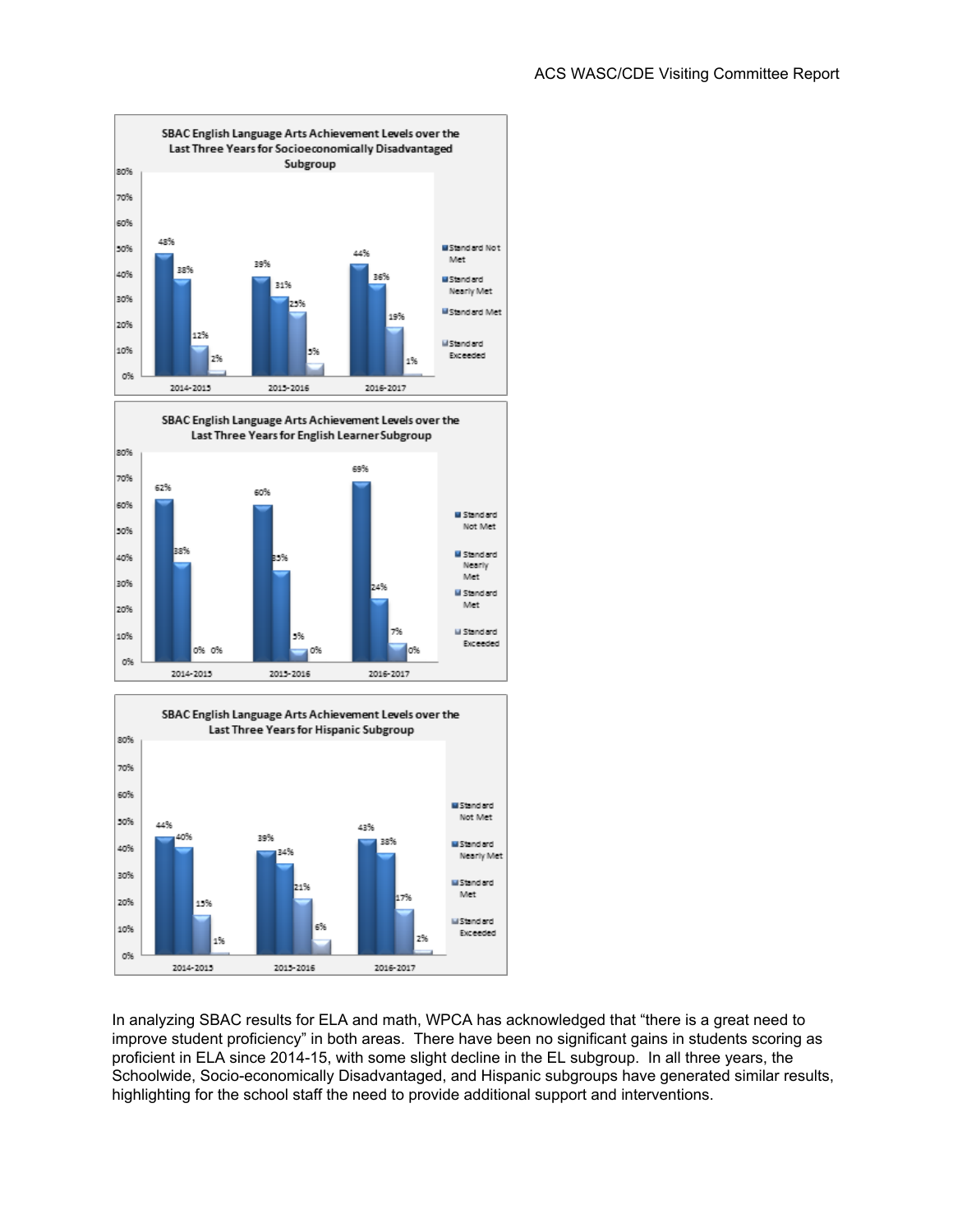

2015-2016

2016-2017

2014-2015

#### **Smarter Balanced Assessment Results: Mathematics Performance Levels.**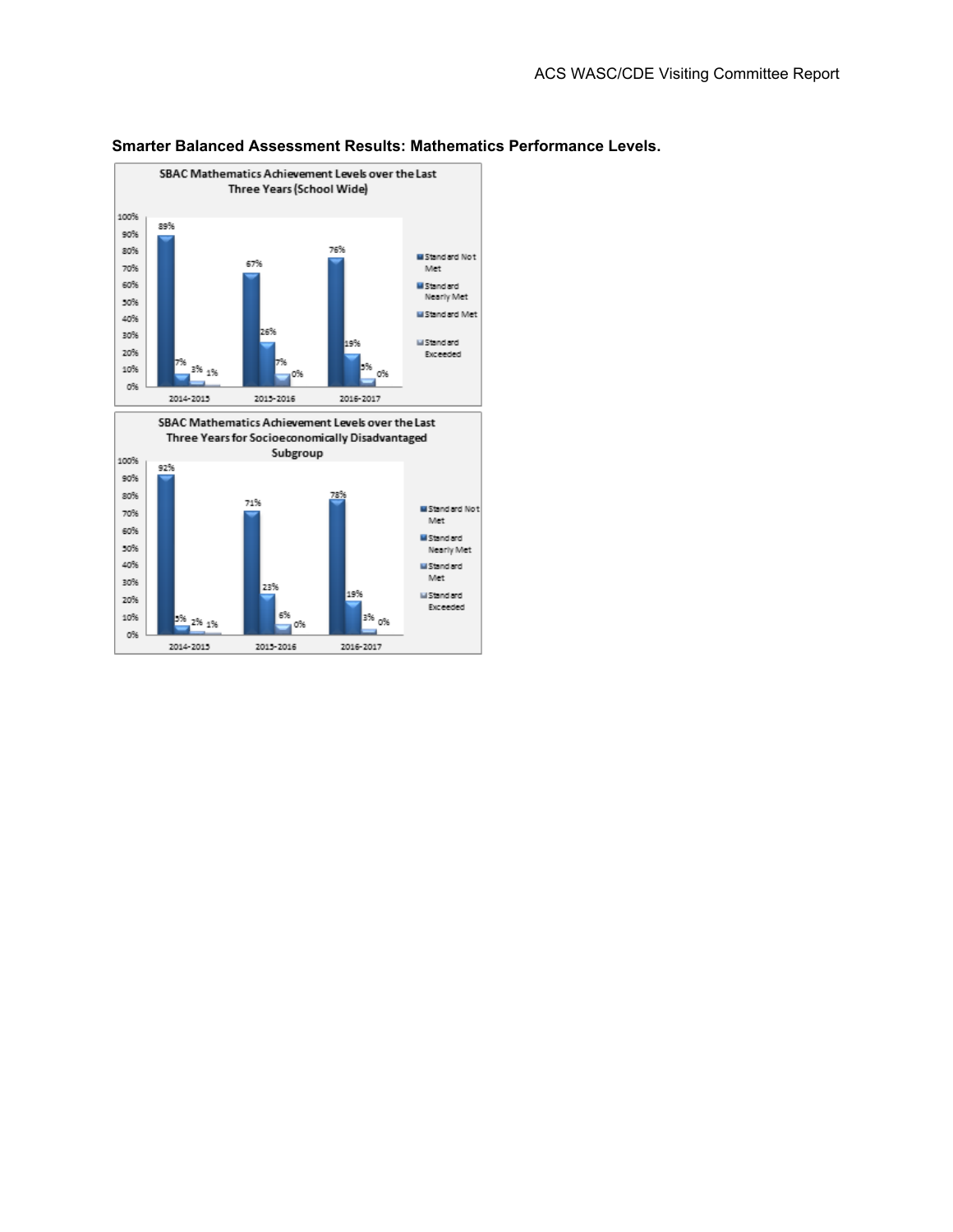

WPCA staff acknowledge that there is a need to increase math proficiency. While the percentages of students scoring in the "Standard Not Met" category decreased by a minimum of 10 points between 2014-15 and 2016-17, the percentages remain quite high. Furthermore, 94-96% of EL students over the same three years have scored as not having met standards in math.

While the VCs from 2011 and 2014 both identified increasing ELA and math results as a critical area of follow up for WPCA, little demonstrable progress has been made to date. It is of concern to this VC that the self-study report lacks a sense of urgency in this regard.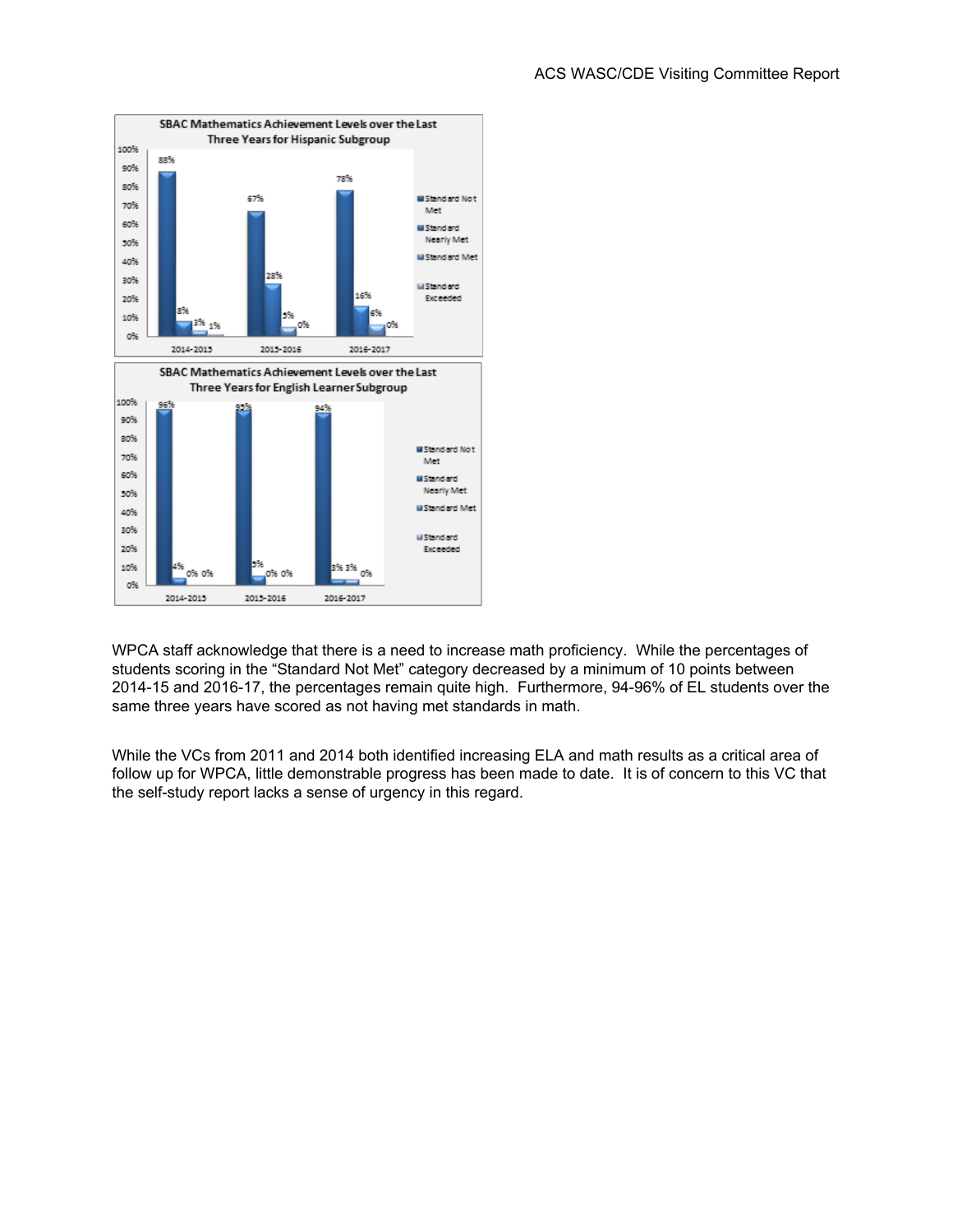



WPCA has not reclassified a single EL student in the past three years due to a lack of clearly established criteria for doing so. The self-study report indicates a commitment to create reclassification criteria during 2017-18, the work of which has started by the time of our WASC site visit.

#### **Renaissance-STAR Reading Results**

WPCA's STAR Reading scores have not changed significantly in the past three years. Results for 2016-17 are as follows:



Results indicate that the majority of WPCA students (i.e., 85%, 84%, 78% for 2016-17) are reading below their grade level equivalent, with minimal progress being made throughout the school year. Scores for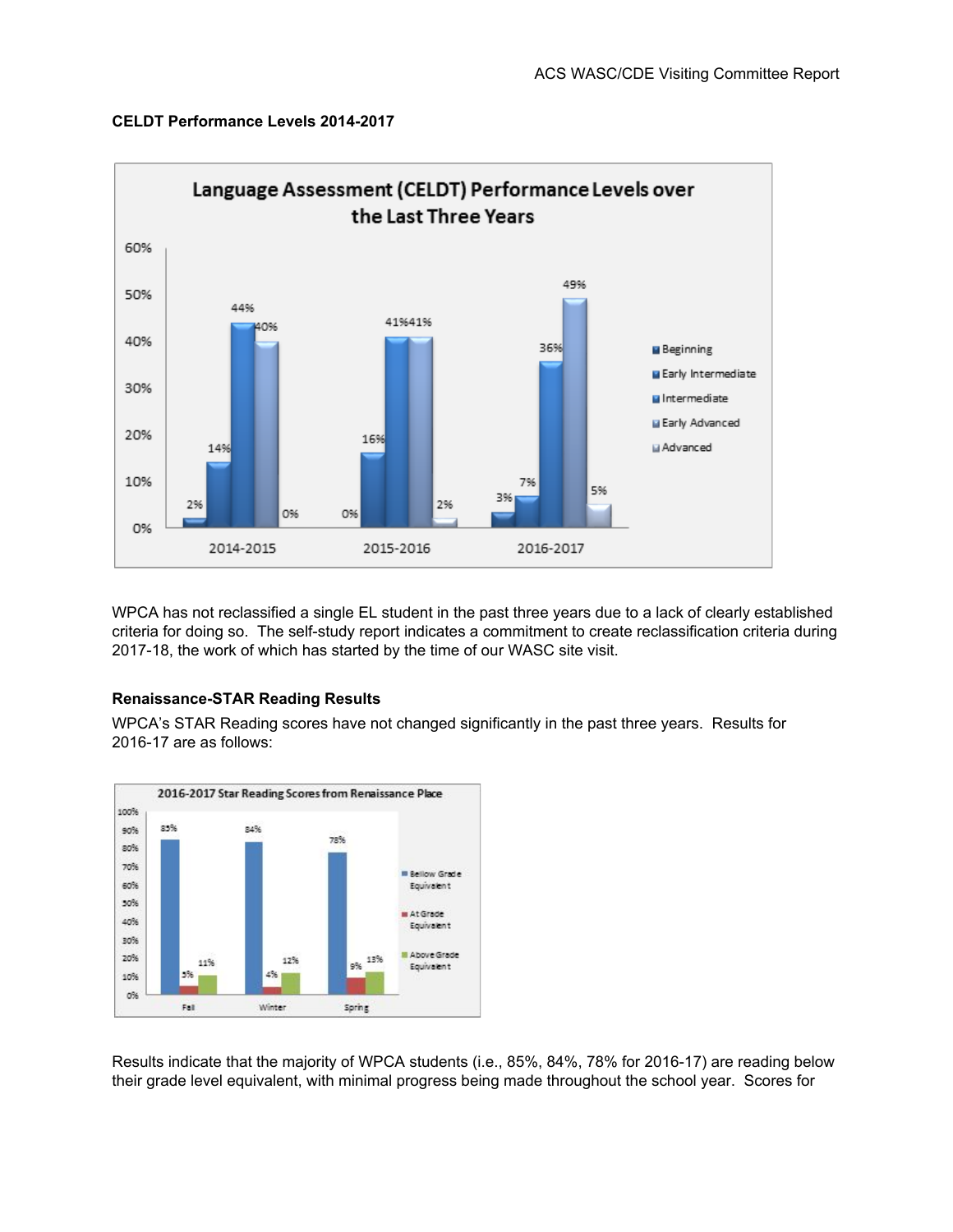2016-17 are consistent with results from the prior two years, as well. WPCA students are not advancing in their reading levels to any significant degree.

#### **Renaissance-STAR Math Results**

WPCA's STAR Math results have not changed significantly in the past three years. Results for 2016-17 are as follows:

![](_page_12_Figure_4.jpeg)

Results indicate that the majority of WPCA students (i.e., 83%, 77%, 75% for 2016-17) perform in math below their grade level equivalent. Majority of students are not advancing in their math skill development to any significant degree.

#### **Report Card Analysis: Percentages of Ds and Fs**

The self-study report includes percentages of D and F grades earned by WPCA students for three semesters, as follows:

| Semester         | % A-C Grades Earned | % D Grades Earned | % F Grades Earned |
|------------------|---------------------|-------------------|-------------------|
| Spring 2016      | 89%                 | 2%                | 9%                |
| <b>Fall 2016</b> | 90%                 | 3%                | 7%                |
| Spring 2017      | 90%                 | 2%                | 8%                |

While the self-study report indicates correctly that WPCA students receive a high percentage of A-C grades, and low percentages of Ds and Fs, it also notes the disconnect between this high rate of strong grades and the majority of students who are performing below grade level equivalents. Based on SBAC and Renaissance/STAR testing results, one would expect a far larger number of earned grades to be in the D-F range. It is of concern, therefore that current grading systems and expectations have resulted in an inflated, far more positive outlook than standardized assessment results reveal.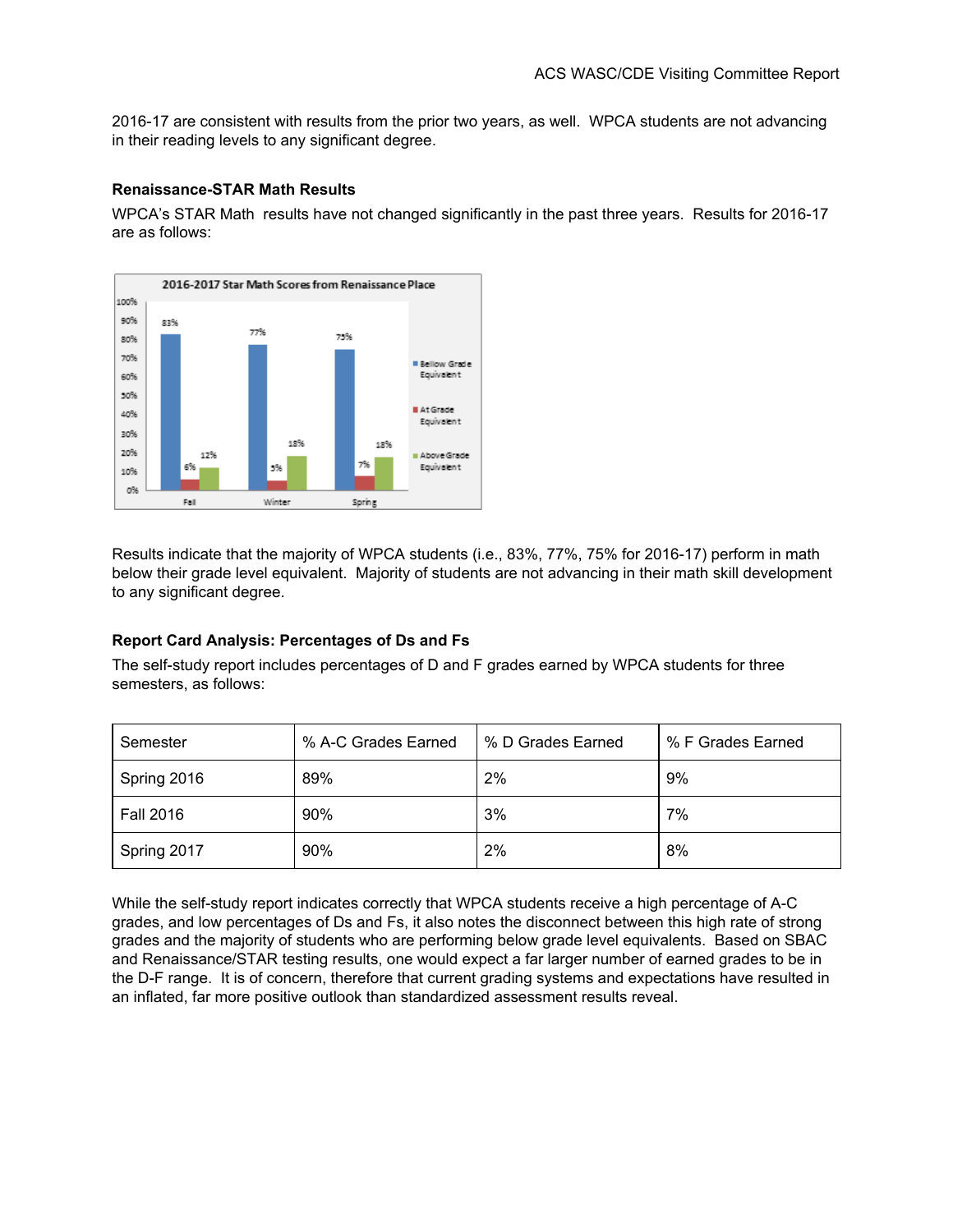## **Chapter III: Quality of the School's Program**

Based on the school's self-study and visiting committee findings, for each criterion in the following categories:

- A. Organization: Vision and Purpose, Governance, Leadership, Staff, and Resources
- B. Standards-based Student Learning: Curriculum
- C. Standards-based Student Learning: Instruction
- D. Standards-based Student Learning: Assessment and Accountability
- E. School Culture and Support for Student Personal and Academic Growth
- Summarize an analysis of what currently exists and its impact on student learning
- Highlight the areas of strength (if any)
- Highlight the key issues (if any)
- List important evidence about student learning from the self-study and the visit that supports these strengths and key issues.

**Note**: When writing the analytical summary for each criterion, use the indicators as a guide to ensure that all important aspects of each criterion are addressed (see the *ACS WASC/CDE Accreditation Status Determination Worksheet*).

## **CATEGORY A. ORGANIZATION: VISION AND PURPOSE, GOVERNANCE, LEADERSHIP, STAFF, AND RESOURCES**

#### **A1. Vision and Purpose Criterion**

To what extent a) does the school have a clearly stated vision and mission (purpose) based on its student needs, current educational research, the district LCAP, and the belief that all students can achieve high academic levels?

To what extent is the school's purpose supported by the governing board and the district LCAP further defined by schoolwide learner outcomes and the academic standards?

**INDICATORS**: Use the following indicators as a guide to ensure all key aspects of the criterion are addressed. Add any additional reflections based on the criterion.

**Vision – Mission – Schoolwide Learner Outcomes – Profile**: The school has established a clear, coherent vision and mission (purpose) of what students should know and demonstrate; it is based upon high-quality standards and is congruent with research, practices, the student/community profile data, and a belief that all students can learn and be college and career ready.

Development/Refinement of Vision, Mission, Schoolwide Learner Outcomes: There are effective processes in place to ensure involvement of all stakeholders in the development and periodic refinement of the vision, mission, and schoolwide learner outcomes.

Understanding of Vision, Mission, Schoolwide Learner Outcomes (SLO's), District LCAP: Students, parents, and other members of the school and business community demonstrate understanding of and commitment to the vision, mission, the schoolwide learner outcomes, and the district LCAP.

The school has clear mission and vision statements. The mission, vision, and schoolwide learner outcomes are aligned. The school requires 220 credits to graduate which is more than the state mandated requirement. The school uses state adopted curriculum for core subjects based upon California Common Core State Standards. The mission statement was revised two years ago, and more accurately reflects the student and community profile and work the school does on a daily basis.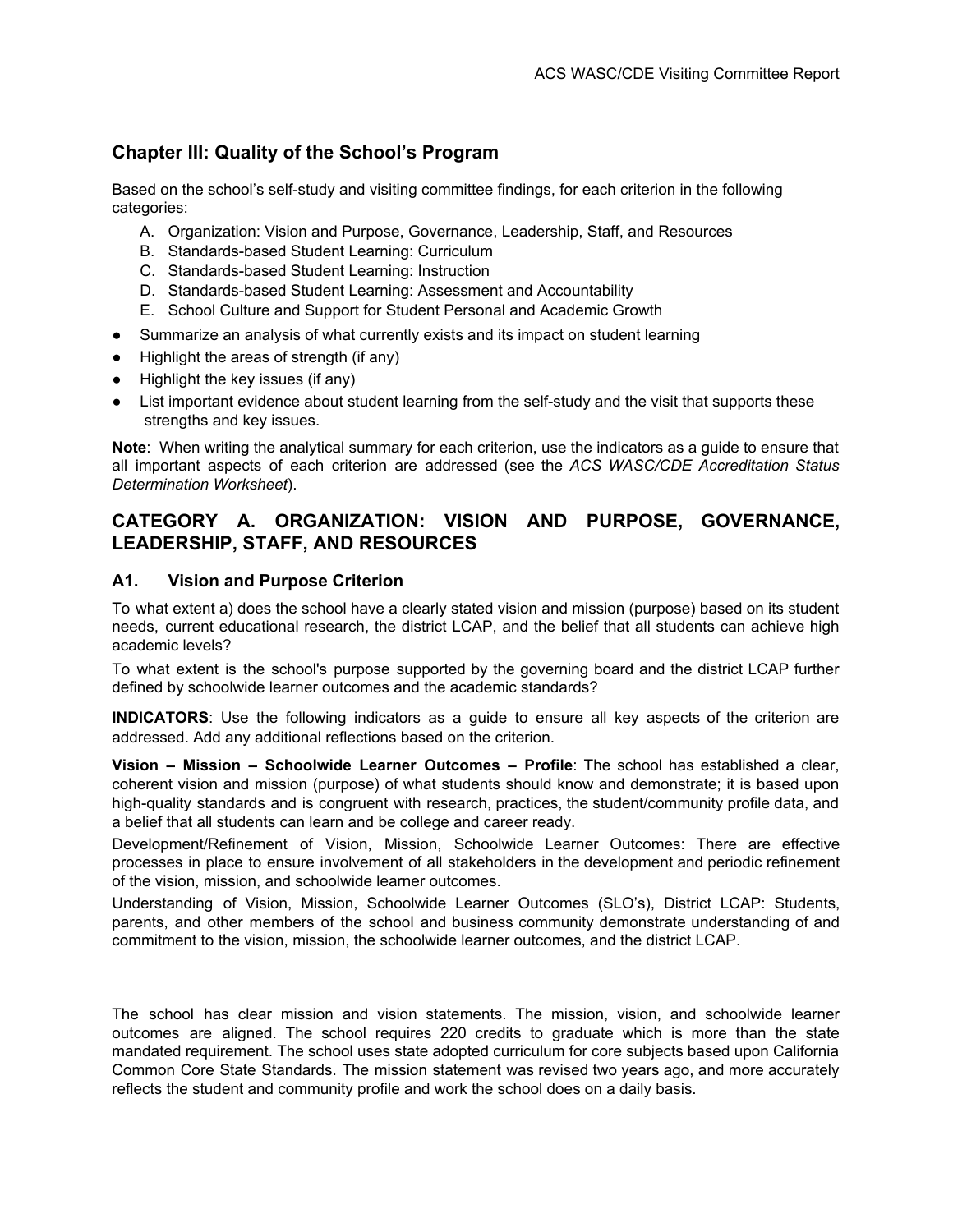The SLO's are clear and meaningful, with explicit measurable indicators. The school might consider academic achievement goals in the SLO's that are more rigorous than the requirement of a 2.0 GPA, and reflect goals correlated with assessment data.

Parent surveys were used to gather input when revising the school mission and vision. Parents were also given updates, and had opportunities to provide input at monthly board meetings and ELAC meetings. Teachers were given the opportunity to provide input at staff meetings.

Upon enrollment, parents attend a WPCA orientation where they receive explanations, and are provided copies of vision, mission, and SLOs. Students are given an initial writing task to complete that incorporates the information from these documents. Students receive 2.5 credits toward graduation for completing this writing task.

The district board and Superintendent demonstrate strong support for the school's mission and vision and seeks to serve the community. The LCAP supports the goals of the vision, mission, and SLOs.

The Director reports that the site has flexibility and autonomy in making financial and program decisions with the oversight of the board and district staff. The Director further indicated that the emphasis for 2017-18 has been literacy, rigor, and parent involvement, which is in line with the LCAP and SLOs.

#### **A2. Governance Criterion**

To what extent does the governing board a) have policies and bylaws that are aligned with the school's purpose and support the achievement of the schoolwide learner outcomes and academic, college, and career standards based on data-driven instructional decisions for the school?

To what extent does the governing board delegate implementation of these policies to the professional staff?

To what extent does the governing board monitor results regularly and approve the single schoolwide action plan and its relationship to the Local Control and Accountability Plan?

**INDICATORS**: Use the following indicators as a guide to ensure all key aspects of the criterion are addressed. Add any additional reflections based on the criterion.

Governing Board and District Administration: The district policies and procedures are clear regarding the specific duties and roles of the governing board and district administration in their relationship to the school and staff.

Understanding the Role of Governing Board: There is clear understanding about the role and responsibilities of the governing board and the professional staff.

Governing Board and Stakeholder Involvement: Parents, community members, staff, and students are engaged in the governance of the school.

Board's Evaluation/Monitoring Procedures: There is clarity of the evaluation and monitoring directed by the governing board and carried out by the district administration.

**Complaint and Conflict Resolution Procedures**: The established governing board/school's complaint and conflict resolution procedures as they apply to the school's stakeholders are effective.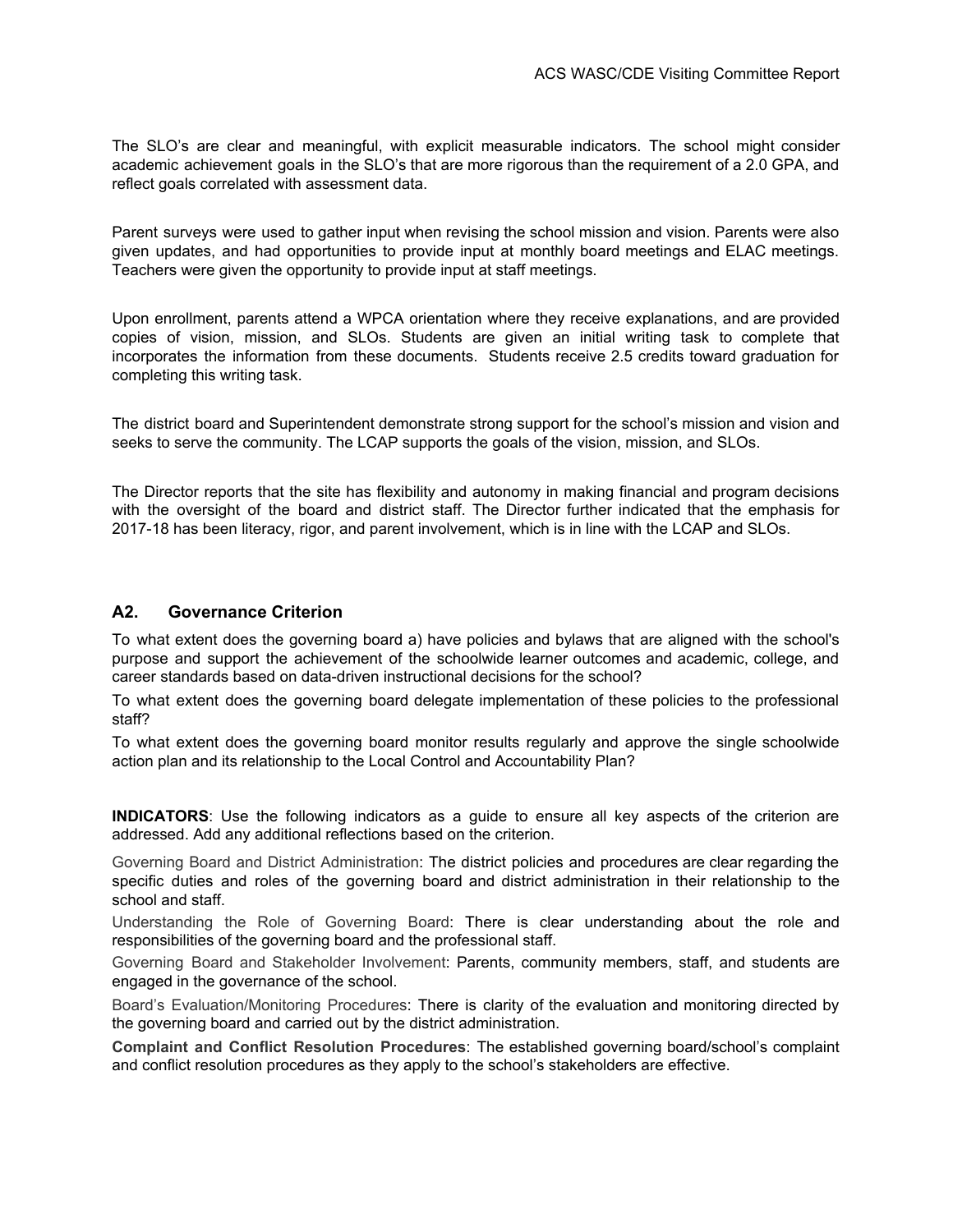District policies are clear and provide support for ongoing school improvement. The board and Superintendent are enthusiastic supporters of the charter school and take great pride in its success.

Staff reports that WPCA only enrolls students with an IEP if they are in grades 7-12. Due to staffing, SPED enrollment is limited to 20 students. A waitlist of SPED students has been created, while a waitlist for general education students is non-existent. This practice has also resulted in elementary students (K-6) being turned away from WPCA. The school might reconsider this enrollment practice, scrutinizing the extent to which it is legal and ethical.

The hiring process for teachers starts with postings to EdJoin and includes screening applicants for state requirements and an interview by a panel. The Superintendent participates in interviews for teachers.

The staff understands the role of the board members and interacts with them occasionally on site. The Board members visit each campus and attend school events.

Stakeholders and parents are given the opportunity to address the governing board at monthly board meetings. WPCA has a functioning ELAC committee.

The board reviews data and parent survey results to evaluate program effectiveness. The Director of WPCA attends and reports monthly at the school board meetings. The Director meets twice a month with the district administration, including the Superintendent and CBO.

WPCA has a published Uniform Complaint Procedure in the Parent/Student Handbook and reports they have not received any formal complaints.

#### **A3. Leadership: Empowerment and Continuous Planning and Monitoring Criterion**

To what extent based on student achievement data, does the school leadership, parent/community, and staff make decisions and initiate activities that focus on all students achieving the schoolwide learner outcomes and academic, college, and career standards?

To what extent do the school leadership and staff annually monitor and refine the schoolwide action plan and make recommendations to modify the LCAP based on analysis of data to ensure alignment with student needs?

**INDICATORS**: Use the following indicators as a guide to ensure all key aspects of the criterion are addressed. Add any additional reflections based on the criterion.

Broad-Based and Collaborative: The school's broad-based, collaborative planning process is a continuous improvement cycle that a) assesses data to determine student needs, b) collaboratively determines and implements strategies and actions and c) monitors results.

Single School Plan for Student Achievement Correlated to Student Learning: The school's Single Plan for Student Achievement (SPSA) is directly correlated to and driven by the analysis of student achievement data.

Staff Actions/Accountability to Support Learning: The school leadership and staff demonstrate shared decision-making, responsibility, and self-reflection on actions and accountability for implementing practices and programs that support student learning.

Internal Communication and Planning: The school has effective existing structures for internal communication, planning, and resolving differences.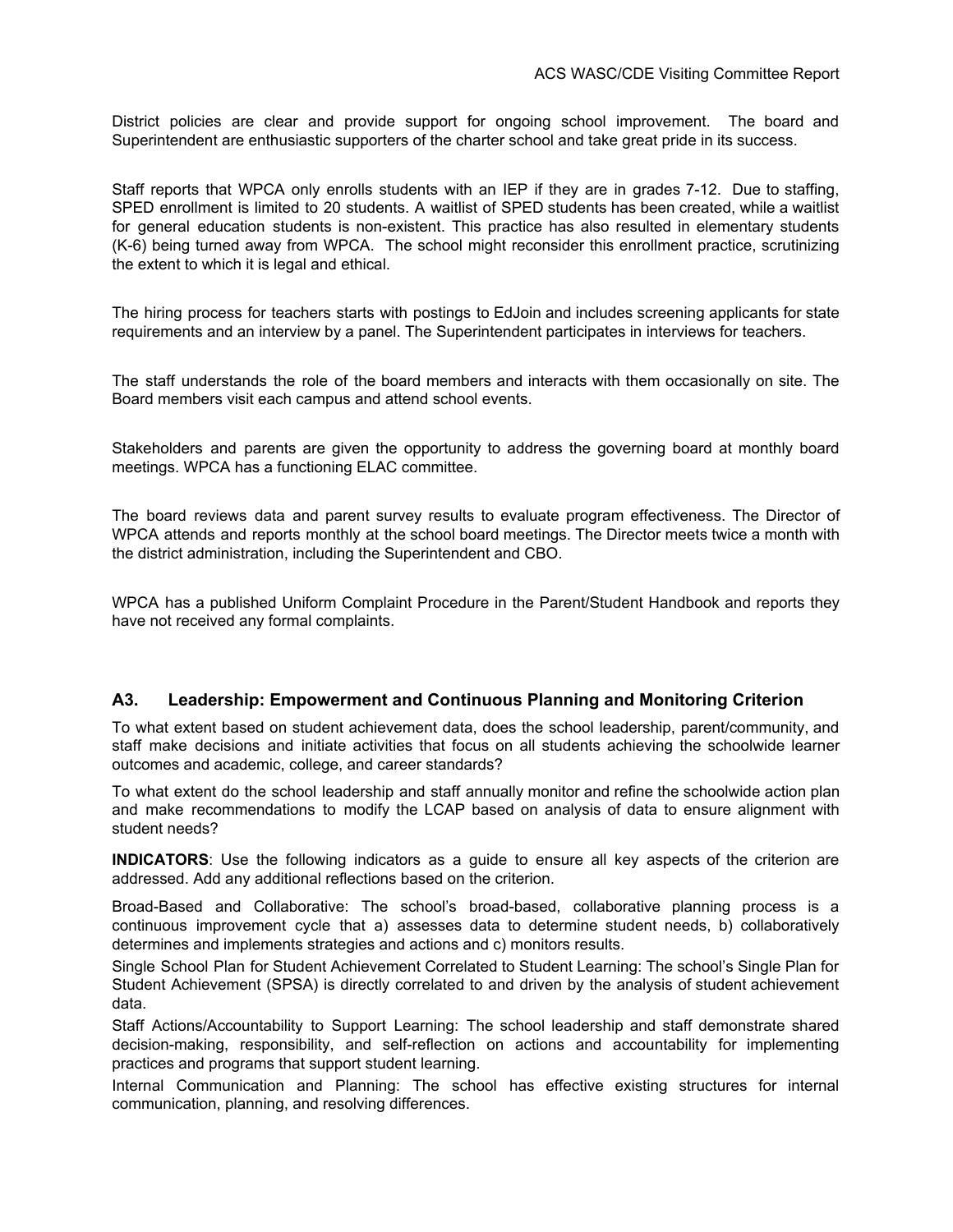The school has staff meetings and professional development every Monday. That said, despite having the ability to review Renaissance/STAR (both individual student's results and disaggregated data) for several years, this has only reportedly been completed by individual teachers and without consistency. Benchmark tests were administered for the first time in October 2017, the results of which have not been shared with teachers thus far.

The VC is concerned about the minimal work completed in moving toward data driven decision making, and in using data to inform instruction over the past six years. While the 2014 VC reinforced from the 2011 VC report the importance of this as a means of improving ELA and math performance, goals related to this have only seen progress since 2016-17. While it's clear that the high rate of turnover in the Director's position over the past several years has yielded low rates of progress toward meeting WASC goals, a school-wide sense of urgency is needed to insure substantial progress during the next period of accreditation. That said, the VC has seen clear indications that the teachers and new director have a positive working relationship and a common interest in pursuing WASC goals in earnest.

The WPCA self-report states that the Director has 'Wolf Chats' with teachers regarding student data. A few teachers reported that they did not discuss data at their talk at the beginning of the year. The teachers did report that they have access to online data and conducted targeted meetings with below grade level students.

The school maintains a Faculty Advisory Council that serves to represent the teachers and advise administration on program decisions. Some teachers feel they do not have freedom to openly share ideas for school improvement without fear of reprisals.

The school does not receive federal Title I monies and therefore is not required to write a SPSA.

#### **A4. Staff: Qualified and Professional Development Criterion**

To what extent does a qualified staff facilitate achievement of the student academic standards and the schoolwide learner outcomes through a system of preparation, induction, and ongoing professional development?

To what extent is there a systematic approach to continuous improvement through professional development based on student performance data, student needs, and research?

**INDICATORS**: Use the following indicators as a guide to ensure all key aspects of the criterion are addressed. Add any additional reflections based on the criterion.

**Qualifications and Preparation of Staff**: The school has procedures to ensure that staff members are qualified based on staff background, training, and preparation.

**Staff Assignment and Preparation**: The school has a process to assign staff members and provide appropriate orientation for all assignments, including online instruction and focused programs, to maximize the expertise of the staff members in relation to impact on quality student learning.

Defining and Understanding Practices/Relationships: The school implements a clear system to communicate administrator and faculty written policies, charts, and handbooks that define responsibilities, operational practices, decision-making processes, and relationships of leadership and staff.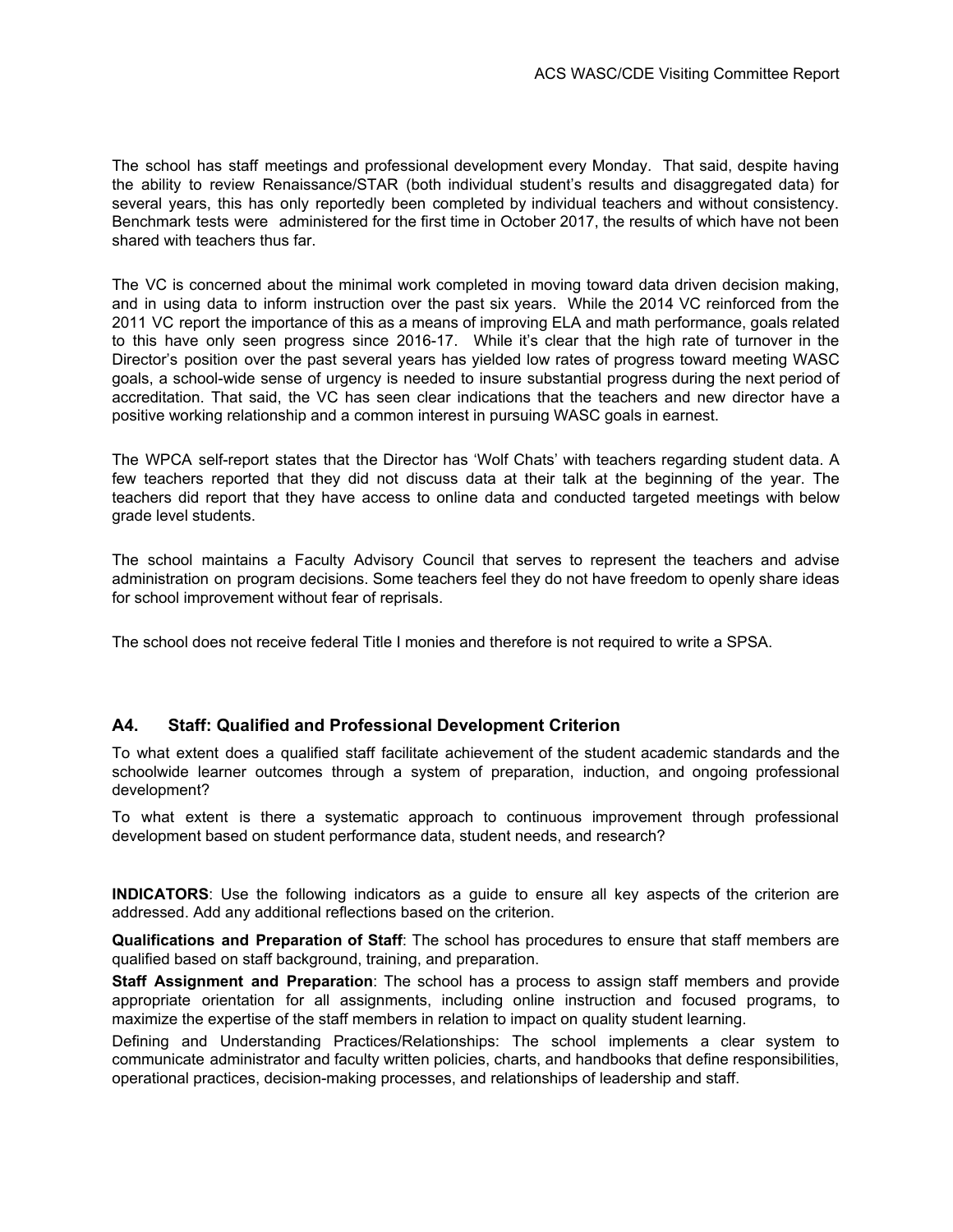Support of Professional Development/Learning and Measurable Effect on Student Learning: The school effectively supports professional development/learning with time, personnel, material, and fiscal resources to facilitate all students achieving the academic, college- and career-readiness standards, and the schoolwide learner outcomes.

**Supervision and Evaluation**: The school implements effective supervision and evaluation procedures in order to promote professional growth of staff.

All teachers at WPCA are credentialed and highly qualified. Most have a single subject credential with a few having a multiple subject credential. The single subject teachers are required to teach and assess in all subject areas. This brings up a need for teachers to receive professional development in all subjects. Teachers expressed a need for further development of best practices regarding all content areas. It's also evident that a higher level of collaboration is needed, especially regarding data analysis and the cycle of inquiry to improve student learning.

Monday is always reserved for full-day professional development where both sites meet together and start the day with a staff meeting. Information regarding policies and procedures are given at this time, with the rest of the day reserved for training, grading packets and planning. Some teachers report this training is helpful and supportive to school goals, others report that the trainings are largely geared toward the classroom setting and are not widely applicable to the independent study setting.

Teachers have a general sense that the online programs are supportive to student learning but need more support and structure around accessing data reports in order to apply results to teaching. It's also reported that the number of online resources on-boarded in the past two years is overwhelming some with the amount of training needed. It's clear that school leadership needs to create a process and timeline to effectively bring all of the new tools into full use, determining effectiveness of each over time.

#### **A5. Resources Criterion**

To what extent are the human, material, physical, and financial resources sufficient and utilized effectively and appropriately in accordance with the legal intent of the program(s) and LCAP to support students in accomplishing the academic standards, the college- and career-readiness standards, and the schoolwide learner outcomes?

**INDICATORS**: Use the following indicators as a guide to ensure all key aspects of the criterion are addressed. Add any additional reflections based on the criterion.

Allocation Decisions and Their Impact: There is a relationship between the decisions about resource allocations, the school's vision, mission, the schoolwide learner outcomes, the critical learner needs, the district's LCAP and the Single Plan for Student Achievement (SPSA), the academic standards, and the college- and career-readiness standards. The school leadership and staff are involved in the resource allocation decisions.

Practices: There are processes operating in relationship to district practices for developing an annual budget, conducting an annual audit, and at all times conducting quality business and accounting practices.

Facilities: The school's facilities are adequate to meet the students' learning needs, support the educational program (i.e., accomplish the vision, mission, and the schoolwide learner outcomes) and are safe, functional, and well-maintained.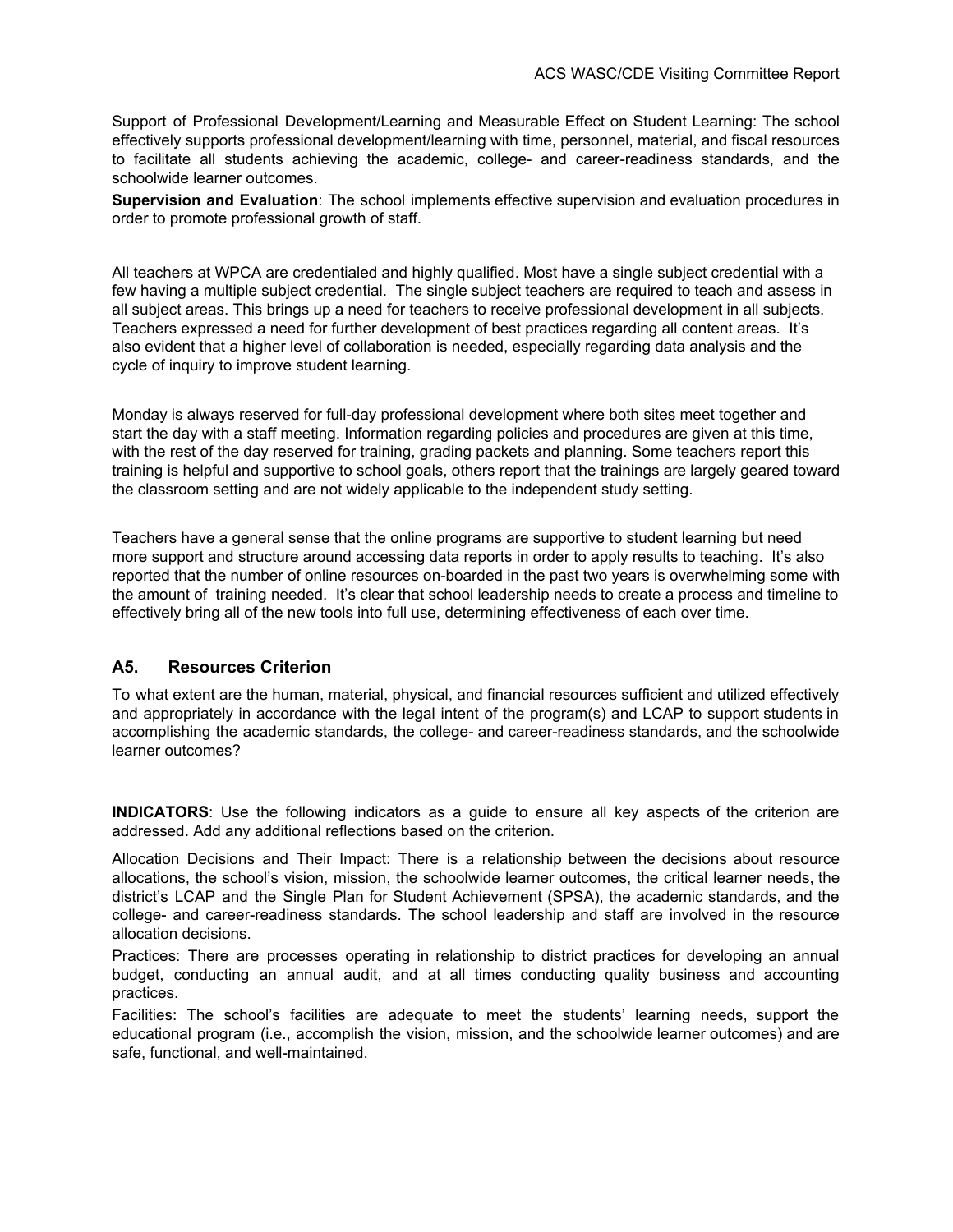Instructional Materials and Equipment: The policies and procedures for acquiring and maintaining adequate instructional materials and equipment, such as textbooks, other printed materials, audio-visual, support technology, manipulatives, and laboratory materials are effective.

Well-Qualified Staff: Resources are available to enable the hiring, nurturing, and ongoing professional development of a well-qualified staff for all programs such as online instruction and college and career.

Long-Range Planning: The district and school's processes for regularly and effectively aligning the Local Control Accountability Plan (LCAP) with site resource decisions ensures the continual availability and coordination of appropriate funds to support students' achievement of the critical learner needs, the academic standards, college- and career-readiness standards, and the schoolwide learner outcomes.

The school has recently made program purchases that align with the school goals and WASC action plan. For example, they purchased Lexia and Reading Plus to support student literacy and chromebooks to support technology goals for students. Staff has set a priority of reaching 1-to-1 capacity with laptops, and increasing IT staffing would allow for greater support at the two sites.

The Director has monthly meetings with the CBO and aligns expenditures with the LCAP and school goals.The Superintendent recently made a decision, along with the board, to restructure the school and cap enrollment at 450 students. They believe this is more manageable for future operations.

Both facilities, Shaw and Hanford, are organized in an orderly and safe manner and sufficient for instruction. They have space for small group tutoring and individual work time. The staff expressed they are able to request and order any additional materials they need. There is a curriculum room at both sites and there are bookshelves around the site stocked with novels and books for students.

#### **A6. Resources Criterion [Charter Schools only]**

To what extent has the governing authority and the school leadership executed responsible resource planning for the future?

To what extent has the school developed policies, procedures, and internal controls for managing the financial operations that meet state laws, generally accepted practices, and ethical standards?

Is the school fiscally solvent and does it use sound and ethical accounting practices (budgeting/monitoring, internal controls, audits, fiscal health and reporting)?

**INDICATORS**: Use the following indicators as a guide to ensure all key aspects of the criterion are addressed. Add any additional reflections based on the criterion.

**Long-range Financial (and Other Resources) Plan and Stakeholder Involvement**: The school regularly involves stakeholders in the review of its long-range plan/capital needs (and other resources) in relation to the school's vision, mission, and schoolwide learner outcomes. Decisions about resource allocation are directly related to the school's vision, mission, and schoolwide learner outcomes.

**Regular Accounting and External Audit Procedures**: The school has written policy that defines internal controls, contracts, regular accounting, and external audit procedures.

**Processes for Implementation of Financial Practices**: The school employs accountability measures to assure that personnel follow fiscal policies and procedures.

**Budgeting Process — Transparency**: The school develops and monitors its annual budgeting process to ensure transparency and stakeholder involvement.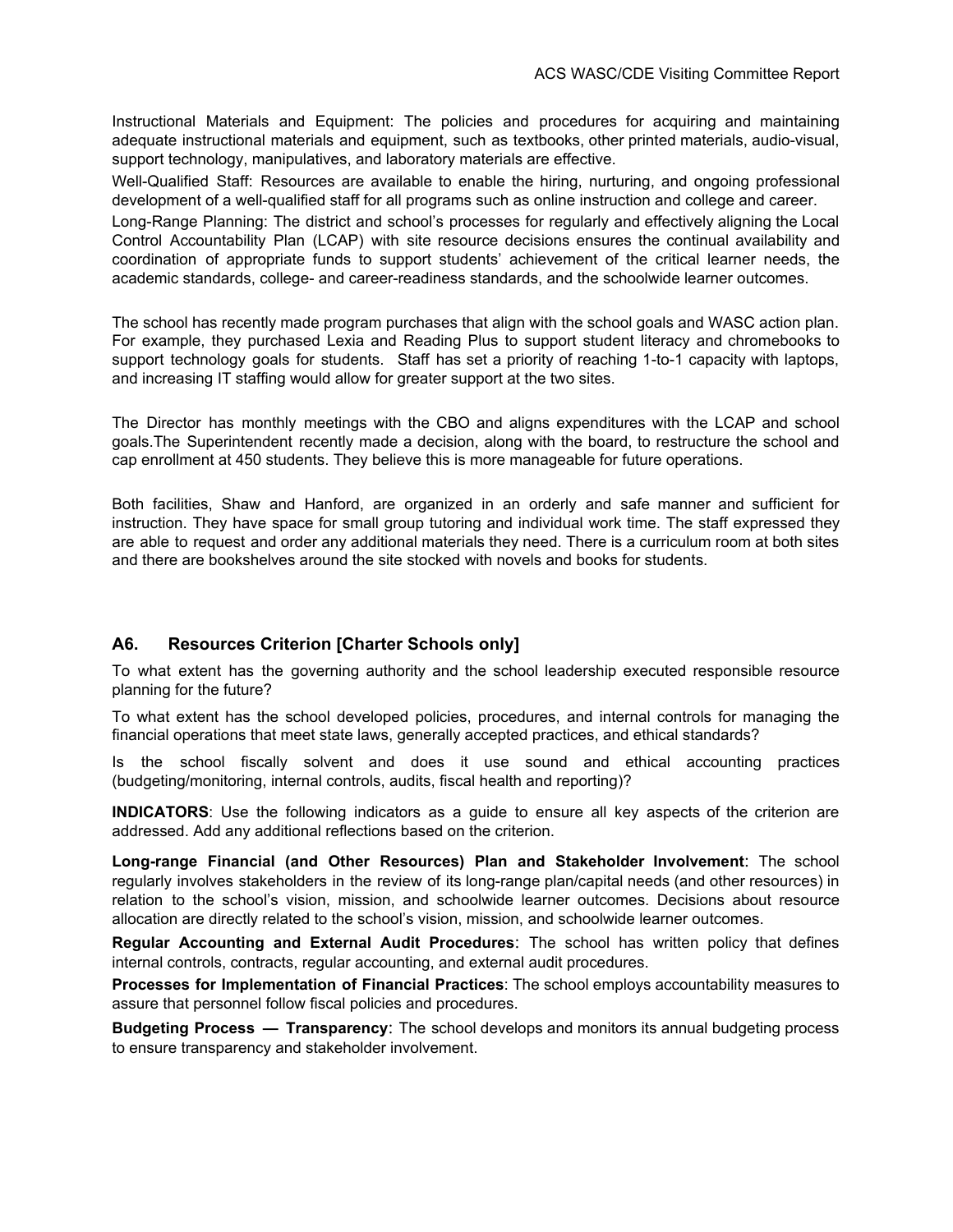**Adequate Compensation, Staffing, Reserves**: The school governing body provides adequate compensation to faculty, administrators, and staff; adequate staffing for the school's program; and reasonable accumulation of reserves.

**Marketing Strategies**: The school has marketing strategies to support the implementation of the developmental program, including research and information to help develop future planning.

**Informing the Public and Appropriate Authorities**: The governing authorities and school leaders inform the public and appropriate governmental authorities about the financial needs of the organization.

WPCA conducts an annual independent audit of financial records and have had no findings in recent years. As a dependent charter school, the school follows purchasing protocols established by the district.

Annual budget development starts with the Director, Superintendent and CBO meeting to review and discuss WASC and LCAP goals and financial resources needed to move initiatives forward for the coming year. Teachers are surveyed annually as a means of gathering their wish lists, which are then incorporated into the budget to the extent that they align with annual goals and financial resources. Each teacher is allocated \$1,000 to spend on materials and supplies as s/he sees fit.

The Superintendent reports that the district is on the lower end of the pay scale in relation to surrounding school districts. The district might consider how they could provide a more competitive salary to support teacher and administration quality and retention.

#### **CATEGORY A: ORGANIZATION: VISION AND PURPOSE, GOVERNANCE, LEADERSHIP, STAFF, AND RESOURCES**

**Areas of strength for Organization: Vision and Purpose, Governance, Leadership, Staff, and Resources (if any):**

- 1. WPCA has a passionate, dedicated staff who work hard to meet the needs of their students.
- 2. Long-term staff have helped pull the school through challenging times, when school's leadership was unstable with high turnover rates.
- 3. The new Director is a committed school leader who brings integrity and genuine caring for students and staff. He has the support of staff, who are encouraged by what he's brought to the school in terms of structure and positive forward movement toward goal attainment.
- 4. WPCA has the strong support of district administration and School Board.
- 5. The school has a new mission statement which aligns with vision.
- 6. Financial resources are sufficient to support the program and support and maintain professional facilities.

#### **Key issues for Organization: Vision and Purpose, Governance, Leadership, Staff, and Resources (if any):**

- 1. There is a need for relevant professional development that serves the needs of teachers within this independent study model of education.
- 2. There is a need for increased collaboration among staff, such that they can share ideas and discuss how to best meet the need of individual students.
- 3. Staff input around school improvement ideas is not frequently sought, leading to reluctance by some to do so.
- 4. There is a substantial amount of staff overwhelm due to the amount of paperwork required. Staff are eager for more hands-on contact time with students.
- 5. Core and independent study teachers are required to grade all subject content in students' packets, even in areas for which they haven't had any training.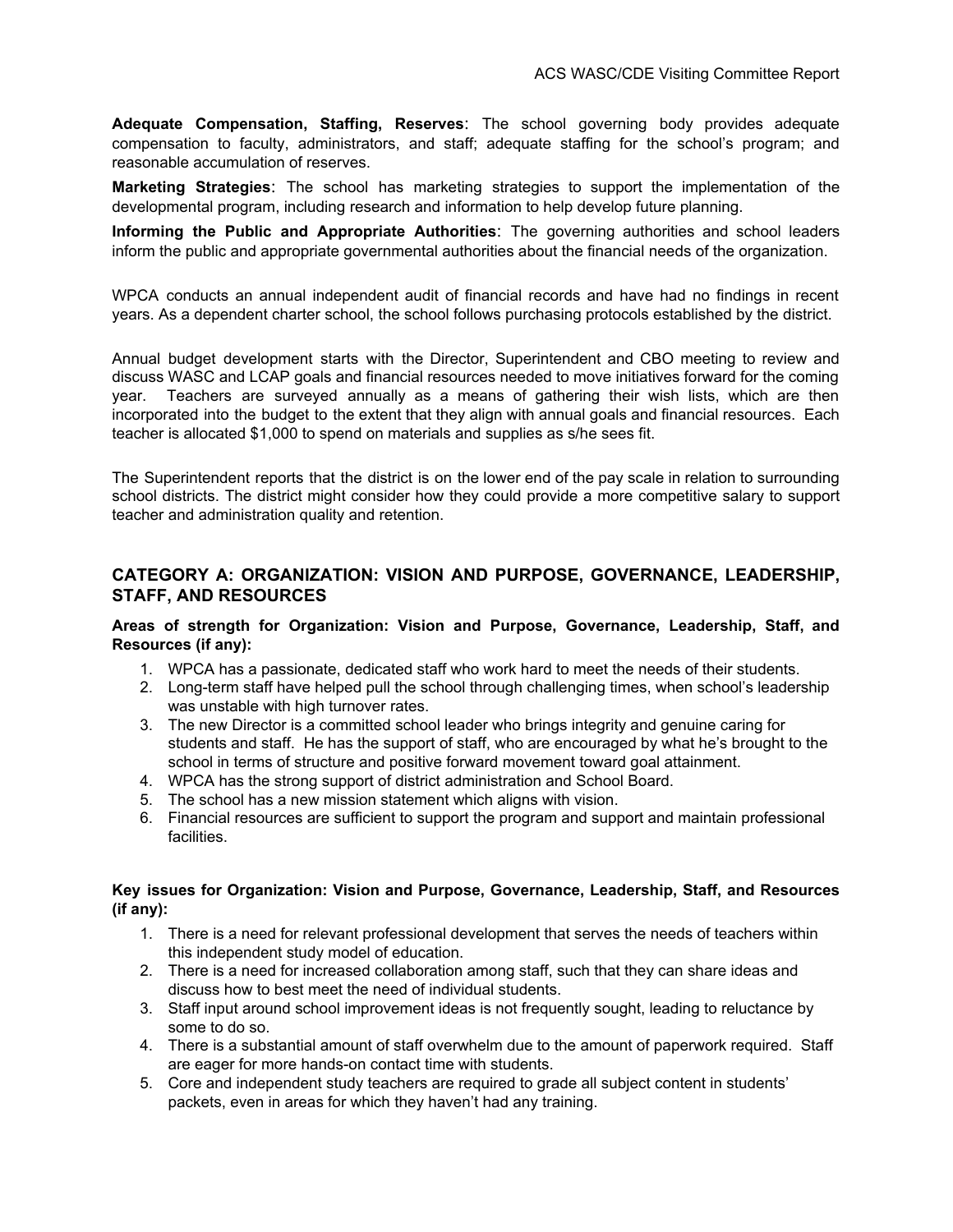6. Wait lists for special education students exist, while no such obstacles to enrollment exist for general education students. Re-examine allocation of funds and enrollment policies to meet the needs of all students without discriminating based on IEP status.

#### **Important evidence from the self-study and the visit that supports these strengths and key issues include the following:**

- Self-study report
- Policy manuals
- Parent/Student Handbook 2017-18
- Staff Handbook
- LCAP
- Student transcripts
- Interviews with administrative staff, teaching and support staff, students and parents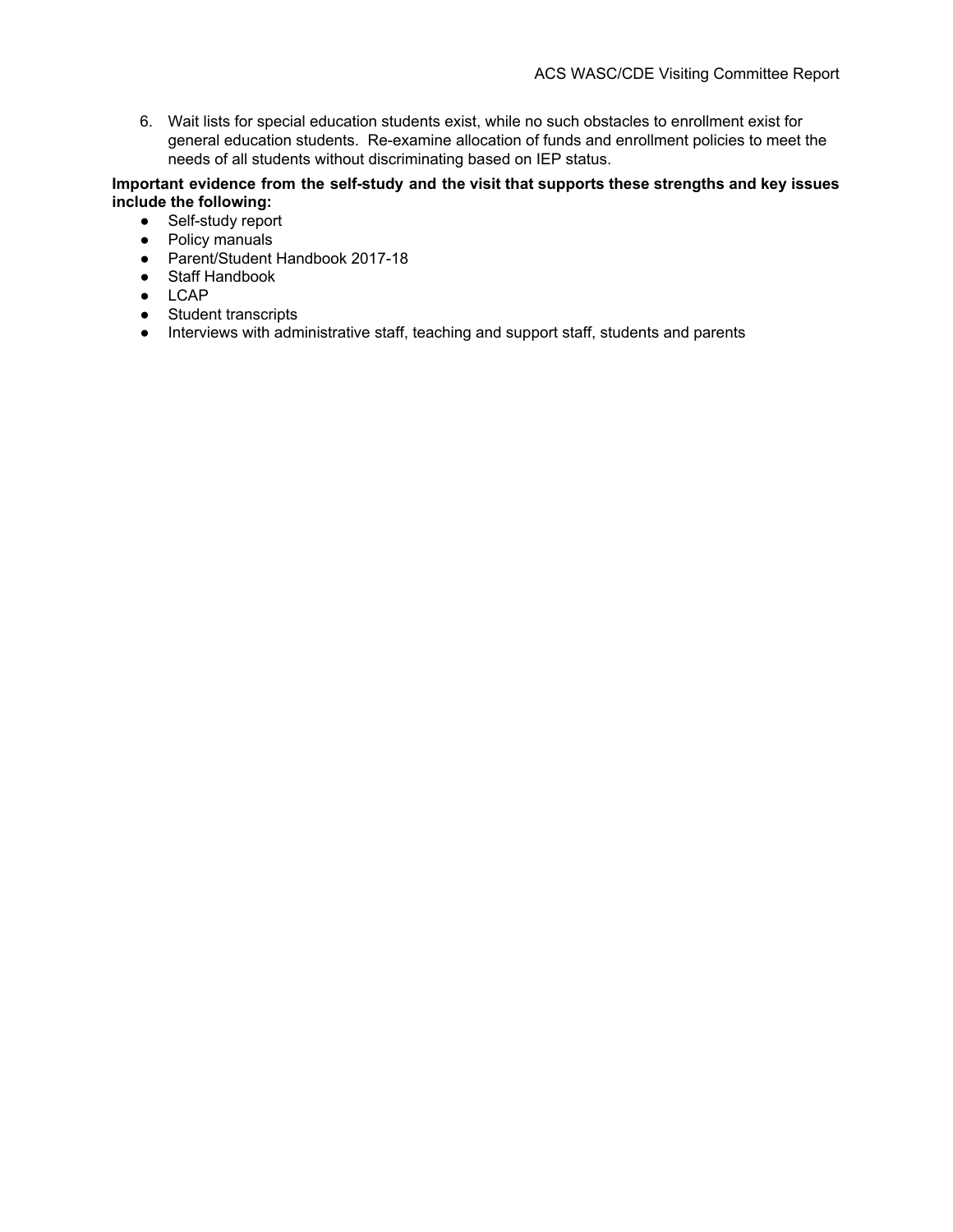## **CATEGORY B. STANDARDS-BASED STUDENT LEARNING: CURRICULUM**

#### **B1. Rigorous and Relevant Standards-Based Curriculum Criterion**

To what extent do all students participate in a rigorous, relevant, and coherent standards-based curriculum that supports the achievement of the academic standards, the college- and career-readiness standards, and the schoolwide learner outcomes?

To what extent through standards-based learning (what is taught and how it is taught), are these accomplished?

**INDICATORS**: Use the following indicators as a guide to ensure all key aspects of the criterion are addressed. Add any additional reflections based on the criterion.

**Current Educational Research and Thinking**: The school uses current educational research related to maintain a viable, meaningful instructional program that prepares students for college, career, and life.

**Academic and College- and Career-Readiness Standards for Each Area:** The school has defined academic and college- and career-readiness standards for each subject area, course, and/or program. **Congruence:** There is congruence between the actual concepts and skills taught, the academic standards, the college- and career-readiness standards, and the schoolwide learner outcomes. **Integration among Disciplines:** There is integration and alignment among academic and career technical disciplines at the school and where applicable, integration of outsourced curriculum into the program so that curricular integrity, reliability, and security are maintained.

**Articulation and Follow-up Studies:** The school articulates regularly with feeder schools, local colleges and universities, and technical schools. The school uses follow-up studies of graduates and others to learn about the effectiveness of the curricular program.

WPCA provides a standards-based program that strives to set students up to succeed and plan for life after high school. Staff participates in ongoing professional development to help with mastery of academic standards, especially in the areas of ELA and mathematics - though teachers report that the relevance of this PD is often lacking. Students are expected to use academic standards when completing coursework and while attending lab classes. College and career readiness standards are embedded in the state-approved curricula that WPCA utilizes. Additionally, a variety of online programs are available and help with the integration among disciplines. Opportunities are given to students to help with preparing for life after high school, including post-secondary visits and college and career days. Further, counselors and support staff ensure that student credits are documented correctly on transcripts to help with any transfers to feeder schools and/or colleges. WPCA made an effort to offer CTE courses, but this was limited and without much success. There is a need to implement this with integrity in alignment with their mission.

#### **B2. Access to Curriculum Criterion**

To what extent do all students have equal access to the school's entire program and are provided assistance with a personal learning plan to meet the requirements of graduation and to prepare them for the pursuit of their academic, personal, and career goals?

**INDICATORS**: Use the following indicators as a guide to ensure all key aspects of the criterion are addressed. Add any additional reflections based on the criterion.

**Variety of Programs** — Full Range of Choices: All students are able to make appropriate choices and pursue a full range of realistic college and career and/or other educational options based on their academic needs. The school provides for career exploration, preparation for postsecondary education, and pre-technical training for all students.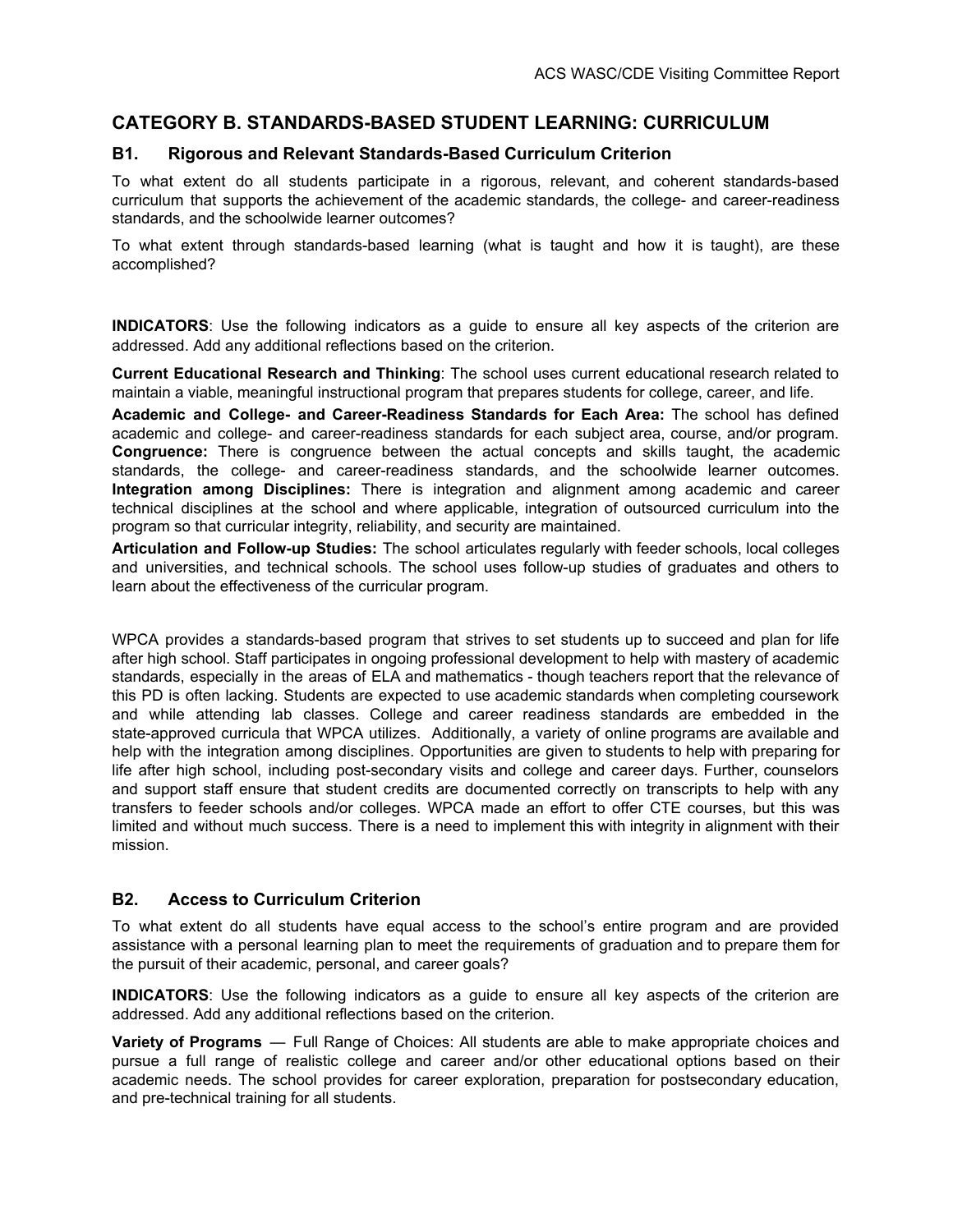**Accessibility of All Students to Curriculum, including Real World Experiences:** A rigorous, relevant, and coherent curriculum that includes real world applications is accessible to all students through all courses/programs offered at the school.

**Student-Parent-Staff Collaboration:** Parents, students, and staff collaborate in developing and monitoring a student's personal learning plan and their college and career and/or other educational goals. (This includes the evaluation of whether online instruction matches the student's learning style.)

**Post High School Transitions**: The school implements strategies and programs to facilitate transitions to college, career, and other postsecondary high school options and regularly evaluates their effectiveness**.**

WPCA students have access to a wide variety of courses and online programs and resources. After attending an orientation, students meet with a credentialed teacher to select appropriate courses and schedule future weekly meetings. These meetings are scheduled to assist students with academic needs, future goal setting, and to celebrate student achievements. Teachers and students report that this relationship adds to the success of the student in the program. Additionally, students work closely with academic counselors and meetings are held a minimum of once per semester, or as needed. Counselors create opportunities for students to research careers and make plans for life after high school. The school has recently added CCGI to their college and career counseling repertoire. Outdoor field trips and activities are also used to enhance student learning at WPCA. A High School Enrichment Program is available to students, which offers an opportunity for 11th and 12th grade students with a GPA of 2.5 or higher to take college courses, while attending high school. Finally, WPCA uses different means of communication when working with students and parents. Parent Square has been implemented to help with this communication and it provides a tool for WPCA to advertise different post-secondary opportunities. Parents are involved with student course placement, are contacted when questions or concerns arise, and receive communication from school and their child's teacher as needed.

For physical education, students are required to complete an activity log to meet state requirements. It would benefit students if they had some type of opportunity for hands-on physical activity and instruction. This would prepare them better for the Physical Fitness Test. The VC notes that WPCA administers the Physical Fitness Test, as required, in grades 5, 7, and 9.

#### **CATEGORY B: STANDARDS-BASED STUDENT LEARNING: CURRICULUM**

#### **Areas of strength for Standards-Based Student Learning: Curriculum (if any):**

- 1. Highly relational staff who understand the need for establishing strong bonds with their students in order to facilitate success.
- 2. Standards-based curriculum is available to all students.
- 3. Students and parents are engaged with and supportive of the program.
- 4. High school juniors and seniors have opportunities for dual enrollment in community college classes.
- 5. Teachers and counselors support the career/college process, both informally and formally, as students move through high school.
- 6. Counselors have implemented the CCGI program and are tracking where students attend after they leave WPCA.
- 7. School Pathways is an effective tool for assigning work to students throughout the school. The school has created modules of work for every subject.

#### **Key issues for Standards-Based Student Learning: Curriculum (if any):**

1. There is a need for collaboration among teachers regarding best practices for assigning work and consistent grading across the content areas.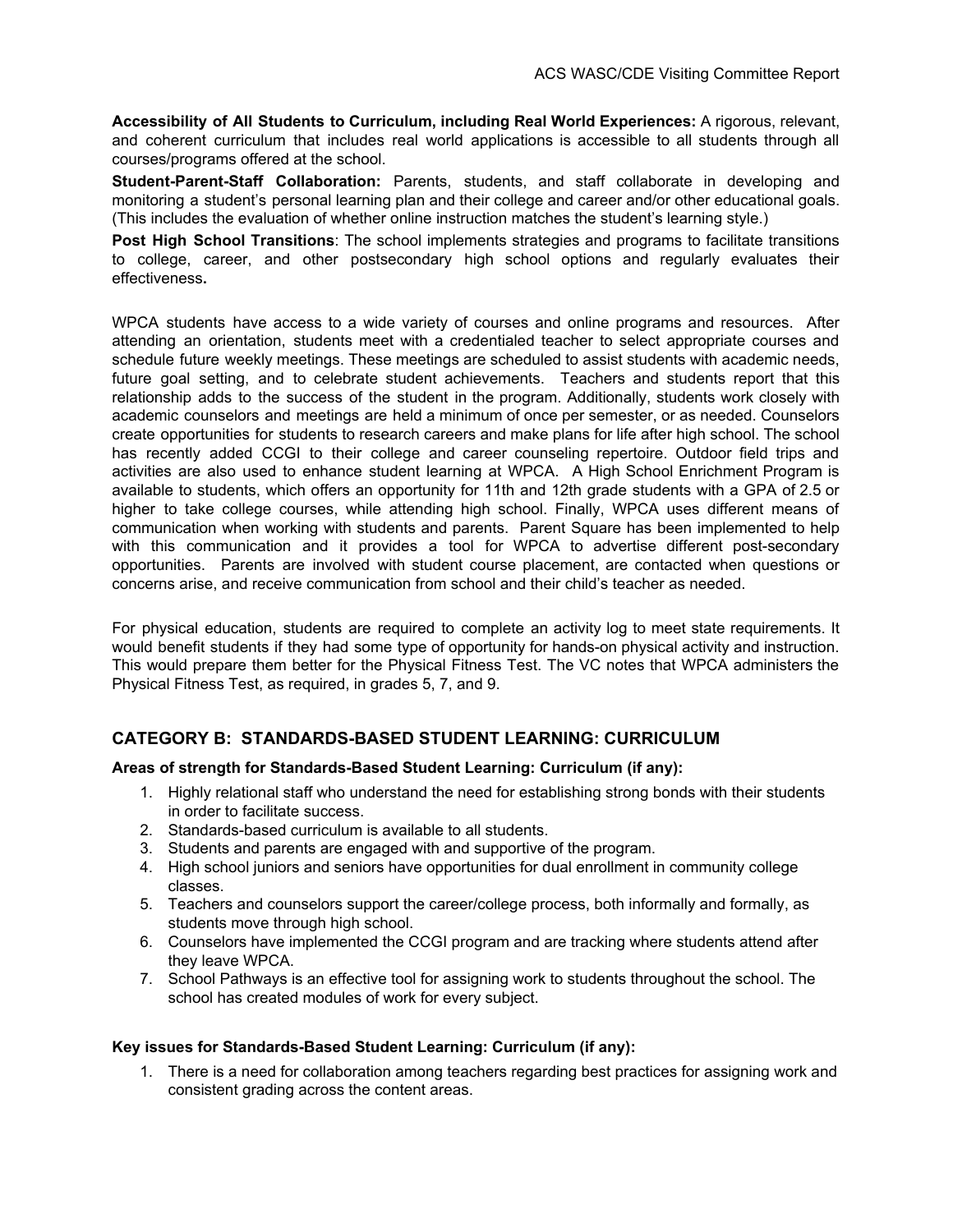- 2. There is a need to create a quality, hands-on CTE program that prepares students for careers after high school.
- 3. Fully implement the online resources for intervention and track their short and long term effectiveness as it relates to individual students and standardized testing.

#### **Important evidence from the self-study and the visit that supports these strengths and key issues include the following:**

- Self-study report
- Pacing guides
- Student packets
- Parent/Student Handbook 2017-18
- Student transcripts
- Interviews with administrative staff, teaching and support staff, students, and parents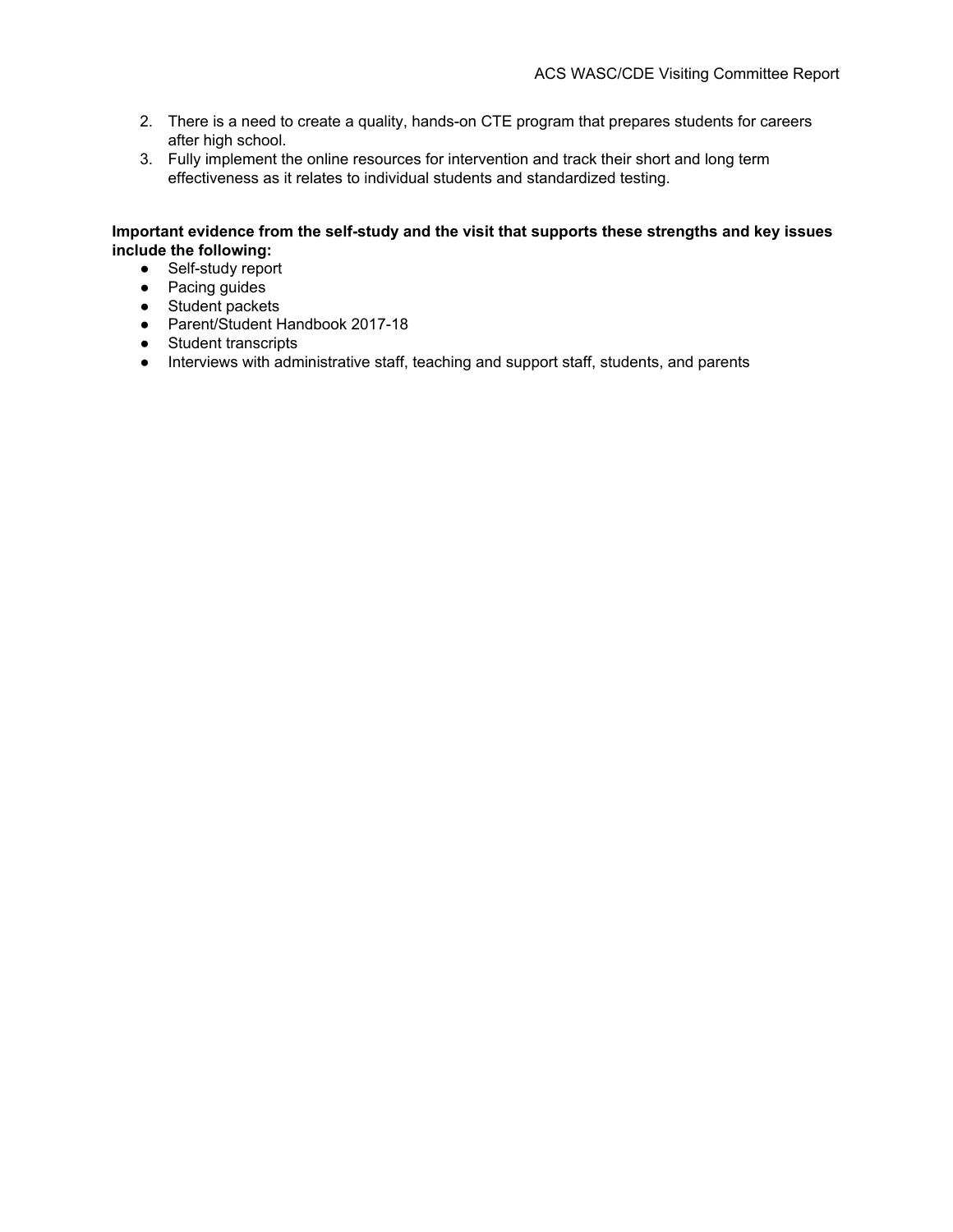## **CATEGORY C. STANDARDS-BASED STUDENT LEARNING: INSTRUCTION**

#### **C1. Challenging and Relevant Learning Experiences Criterion**

To what extent are all students are involved in challenging and relevant learning experiences to achieve the academic standards, the college- and career-readiness standards, and the schoolwide learner outcomes?

**INDICATORS**: Use the following indicators as a guide to ensure all key aspects of the criterion are addressed. Add any additional reflections based on the criterion.

**Results of Student Observations and Examining Work:** The students are involved in challenging and relevant work as evidenced by observations of students working and the examination of student work.

**Student Understanding of Learning Expectations:** The students understand the standards/expected performance levels for each area of study.

**Differentiation of Instruction:** The school's instructional staff members differentiate instruction, including integrating multimedia and technology, and evaluate its impact on student learning.

In the Learning Centers, the VC observed students working independently from textbooks and computers, meeting in small groups or individually with teachers, and learning in a classroom setting for Spanish, ELD, and Algebra Labs. Students appeared engaged in their studies and with their teachers, whom the students praised highly to the VC.

Assessment tools (i.e., Renaissance/STAR, writing task) and transcript review both assists in initial course selection and placement. The teacher of record works with the student and parent in the selection of an individualized curriculum for each student. Given the overall lack of using data to inform instruction and help determine best-fit levels of appropriate rigor and placement over time, it's unclear the extent to which students are provided a truly rigorous program. Furthermore, as discussed earlier, significant discrepancies between earned grades and outcomes on SBAC and Renaissance/STAR make it further unclear if student work is appropriately rigorous.

Students expressed to the VC that high expectations are set for all students, and teachers indicated that they differentiate ongoing work/assignments based upon the extent to which assignment packets are completed accurately. Once again, given the high rate of A-C grades earned, and the low rate of students who meet grade level expectations on standardized tests, it is clear that the situation needs to be studied and analyzed to determine where the discrepancy lies and how to make corrections to ensure students are being graded appropriately - and that those grades accurate reflect movement toward mastery.

The school requires students that are two or more grades below standard to attend 30 minutes of instructional time in addition to their weekly one hour appointments. Additionally, all students are given the opportunity to sign up for tutoring on a volunteer basis. Students also have to opportunity to attend the Algebra labs at their own discretion or upon recommendation from their teacher of record. The school might consider other ways to build upon this for more students and an even greater amount of instruction time. The parents expressed a desire to have tutoring from more qualified tutors.

The VC learned of the common practice of allowing students to test out of electives and receive full credit for them. Students may do this for up to 40 credits per year their junior and senior years. This practice calls into question the integrity of the diploma offered by WPCA.

Students were very proud of their passing grades and early graduation. But the external assessments do not correlate to the high level of passing grades. This leaves one to wonder if the students have a true understanding of their abilities and skills. Students should understand grade level expectations and what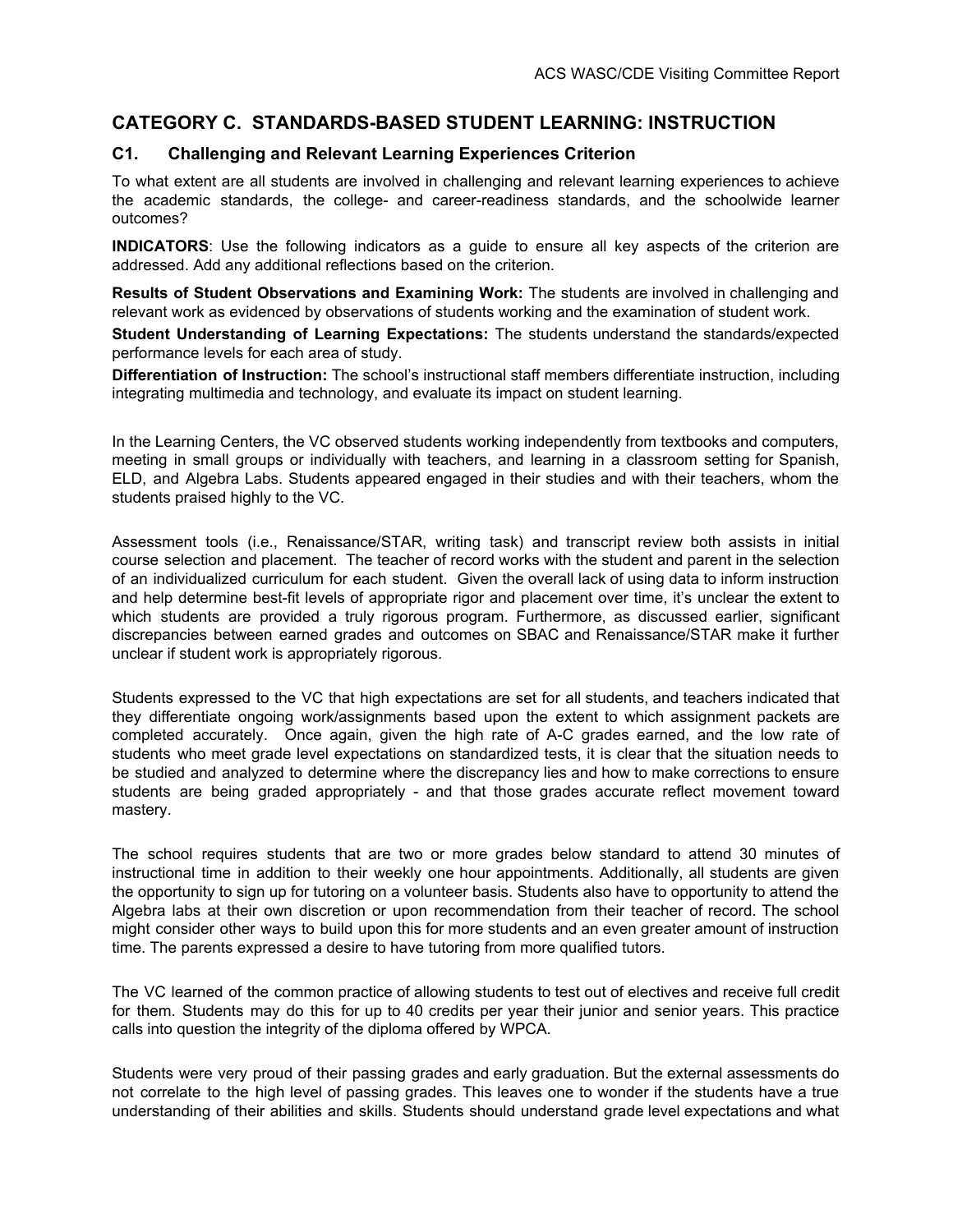student work at those levels looks like. To allow them to test out of electives and earn credits for minimal work, does them a disservice when they move on from high school. The VC has concerns about students earning 2.5 credits for completing an essay and study skills packet upon enrollment.

#### **C2. Student Engagement Criterion**

To what extent do all teachers use a variety of strategies and resources, including technology and experiences beyond the textbook and the classroom that actively engages students, emphasizes higher order thinking skills, and helps them succeed at high levels?

**INDICATORS**: Use the following indicators as a guide to ensure all key aspects of the criterion are addressed. Add any additional reflections based on the criterion.

**Current Knowledge:** Teachers are current in the instructional content taught and research-based instructional methodology, including the integrated use of multimedia and technology.

**Teachers as Coaches:** Teachers facilitate learning as coaches to engage all students.

**Examination of Student Work:** Students demonstrate that they can apply acquired knowledge and skills at higher cognitive levels to extend learning opportunities.

Students demonstrate higher level thinking and problem solving skills within a variety of instructional settings.

Students use technology to support their learning.

Students use a variety of materials and resources beyond the textbook.

**Real World Experiences***:* All students have access to and are engaged in career preparation activities.

Due to the nature of independent study, varying strategy and resources for instruction is exceptionally difficult as is the incorporation of real world experiences to the curricula. However, the primary role of the independent study teacher is often as coach rather than direct instructor.

With the help of professional development provided by Fresno County of Education, WPCA teachers are exposed to instructional content and strategies (especially in the areas of ELA and mathematics) that apply to a traditional classroom setting. Teachers report, however, that much of the content in these trainings are not translatable to an independent study model, and are therefore not particularly helpful in furthering their practice.

WPCA's mission is to provide all students with an individualized curriculum based on student's respective assessment results and evaluations. Teachers engage all students during weekly individual meetings. These weekly meetings foster an environment of learning where academic strategies can be used to enhance student learning. Students becoming independent problem solvers is the goal of all teachers. Additionally, students use technology to support and demonstrate their learning style. A variety of materials and online resources are used in addition to the textbook to enhance student learning. Students also have access to and are engaged in college/career preparation activities, including college visits and meetings with the counselor. Finally, students have access to work experience opportunities and a High School Enrichment Program, which allows students to earn college credits during high school.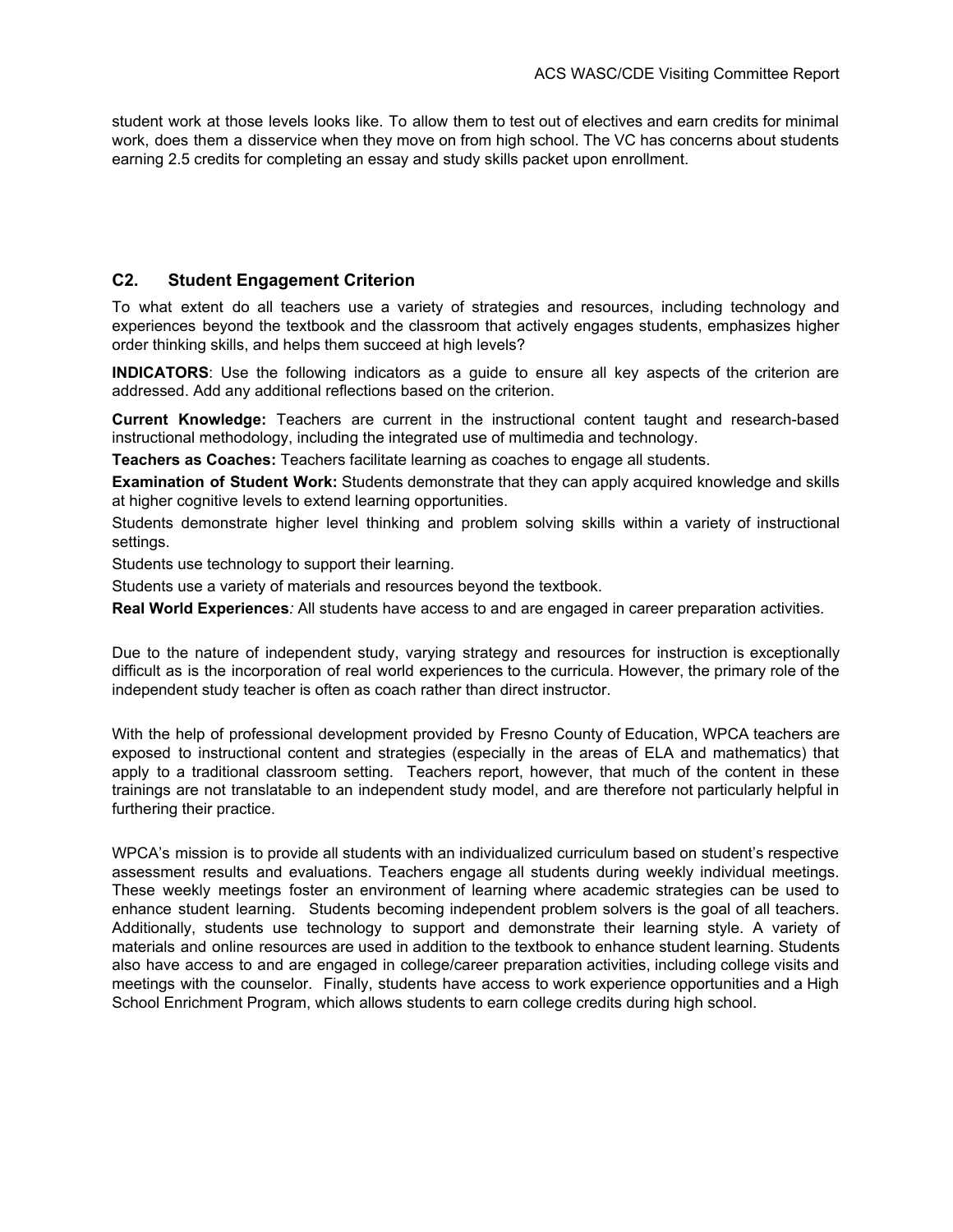## **CATEGORY C: STANDARDS-BASED STUDENT LEARNING: INSTRUCTION**

#### **Areas of strength for Standards-Based Student Learning: Instruction (if any):**

- 1. Students are provided access to technology that supports and enhances their learning.
- 2. Students have access to different opportunities to help with life after high school, including work experience, college and career level classes, and field trips.
- 3. Students are encouraged to become responsible for their own success and become independent problem solvers.
- 4. All teachers and staff work hard to engage every student.
- 5. Teachers provide an individualized plan of learning for each student.

#### **Key issues for Standards-Based Student Learning: Instruction (if any):**

- 1. Professional development needs to be relevant to an independent study program and tailored to meet the current and changing needs of teachers.
- 2. Develop a collaborative process whereby teachers and staff have input into the development of the annual Professional Development plan.
- 3. Examine and analyze the appropriateness of current grading standards and practices, such that students who are not meeting grade level expectations on standardized tests are not also consistently earning grades in the A-C range.
- 4. Offer elective programs and classes with integrity, increasing required time on task.
- 5. Algebra labs are inconsistently helpful in providing academic support to students in this subject. The goals of this intervention should be re-evaluated, as students' needs may be better met by increasing the number of tutors on site.

#### **Important evidence from the self-study and the visit that supports these strengths and key issues include the following:**

- Self-study report
- **•** Transcript review
- Teacher, staff and administrative interviews.
- Student interviews.
- Observations of student-teacher interactions.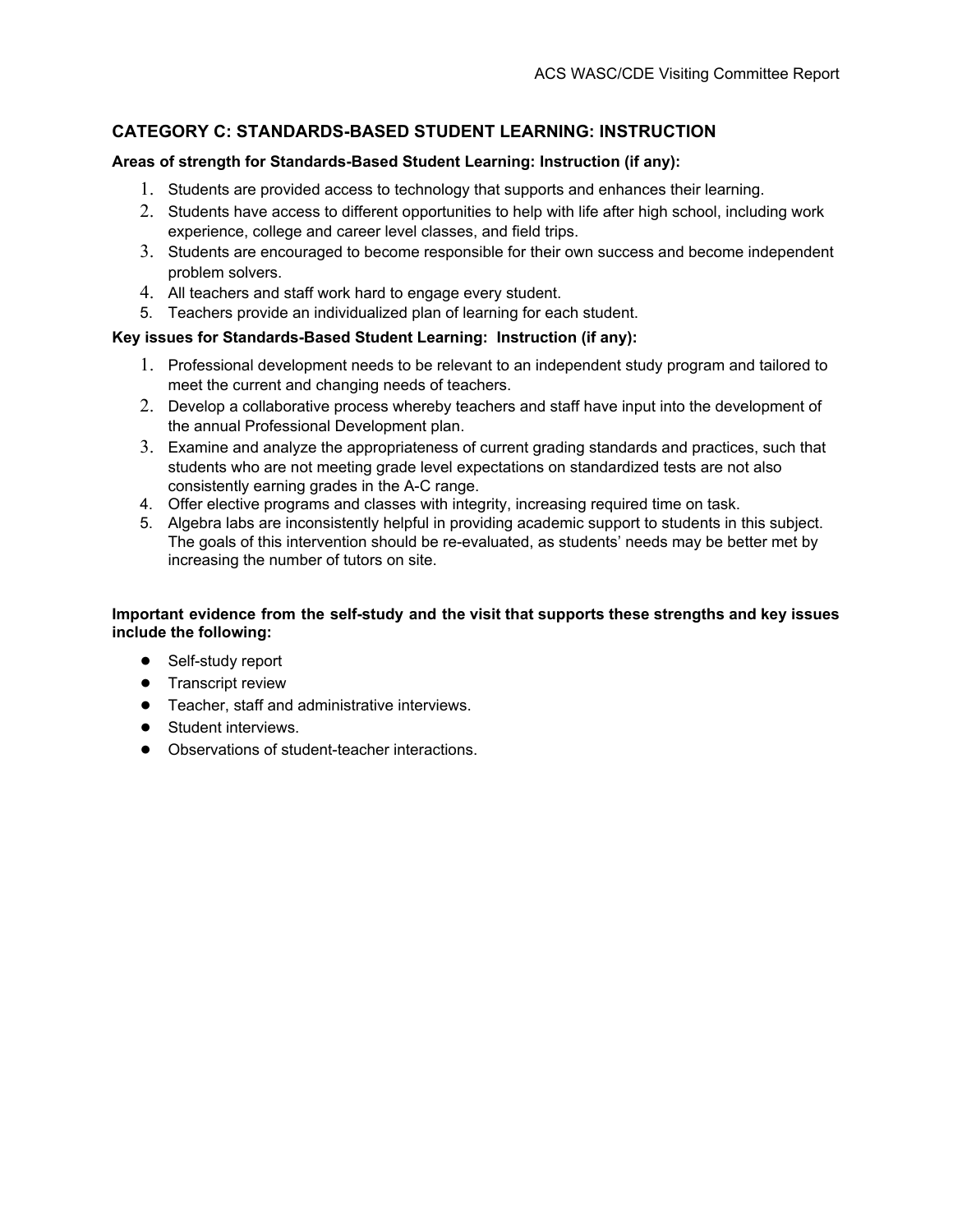## **CATEGORY D. STANDARDS-BASED STUDENT LEARNING: ASSESSMENT AND ACCOUNTABILITY**

#### **D1. Using Assessment to Analyze and Report Student Progress Criterion**

To what extent does the school use a professionally acceptable assessment process to collect, disaggregate, analyze, and report student performance data to the school staff, students, parents, and other stakeholders?

**INDICATORS**: Use the following indicators as a guide to ensure all key aspects of the criterion are addressed. Add any additional reflections based on the criterion.

**Professionally Acceptable Assessment Process:** The school staff uses effective assessment processes to collect, disaggregate, analyze, and report student performance data to all stakeholders.

**Monitoring and Reporting Student Progress:** The school informs and creates understanding through effective processes in order to keep district, board members, parents, and the business and industry community informed about student progress. Growth towards achieving the academic standards, the college- and career-readiness standards, and the schoolwide learner outcomes is shared with all stakeholders.

**Monitoring of Student Growth:** The school has an effective system to determine and monitor all students' growth and progress toward meeting the academic standards, the college- and career-readiness standards, and the schoolwide learner outcomes. This includes a sound basis upon which students' grades are determined and monitored.

WPCA adheres to the state mandated testing schedule and indicates in the self-report that they disseminate the data from state testing to faculty/staff during staff meetings and PLCs. Analysis of the data is the responsibility of individual teachers for their own students. Additionally, WPCA uses the Renaissance program in ELA and Math to collect assessment data three times per year. This data is used inconsistently to inform instruction and measure student growth throughout the year, on an individual basis by the teachers. To date, disaggregated data has not been examined by staff.

Teachers report implementing benchmarks for the first time this fall. There is no evidence for how data from benchmarks will be disaggregated or disseminated. Teachers have not received benchmark results by the time of the VC visit, and teachers have yet to be informed about how or when they will have an opportunity to examine, analyze, and collaborate about results.

Assessment results for state testing are mailed home to families. Additional testing information is available on the school's website and at board meetings and presentations. Progress reports are sent out once per semester to keep parents informed of student progress. Additionally, assessment of progress towards Career and College Readiness and Schoolwide Learner Outcomes appear to be based entirely within the interactions between students and teachers during the weekly meetings. The visiting committee found an overall lack of evidence for assessing progress towards these goals.

WPCA uses a variety of assessment tools to monitor student progress. The Renaissance/STAR assessment is administered three times per year to measure student growth and progress in Math and ELA. Also, WPCA recently purchased iO online program as an additional assessment tool. Further, School Pathways platform provides real-time information on current grades and helps to provide additional resources for students who are failing various skills sets. Teachers also use work completion, tests, and quizzes to monitor student progress in coursework. It is important to note that teachers are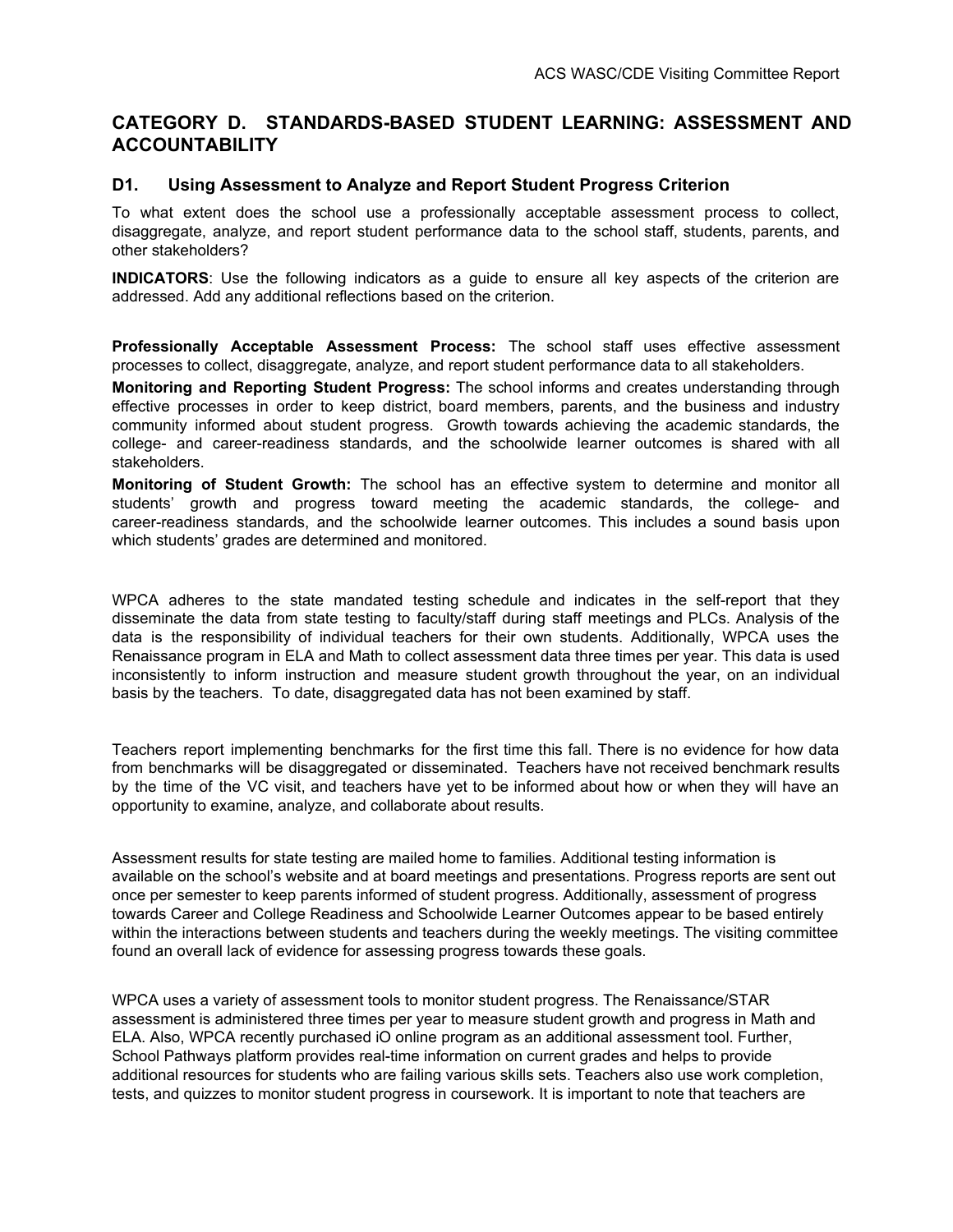feeling overwhelmed with the various online and software packages onboarded over the past 18 months. Administration should consider slowing the process of bringing on new tools, to insure these are not only fully implemented, but that staff have time and bandwidth to be adequately trained in a way that can enhance and support learning.

Grading is an area of concern identified by the large gaps in performance on SBAC testing and the percent of students receiving A-C grades. The grading system is not standardized in terms of weighting of assignments. Teachers have discretion in how they input point values for various assignments. Markers for grade inflation are present and this inconsistency reflects a core concern of the VC.

Course mastery by students is established through work completion and chapter tests. Teachers use discretion as to whether students take assessments on site or at home. The majority of the teachers reported that they have students test on site, but others reported that they allow students to test at home. This raises concerns about the integrity of those assessment outcomes and whether there needs to be clarity among staff regarding overall accountability of student work. There is a large discrepancy between the percentage of students receiving A-C grades and the number of students who are testing at grade level for math and English. Assessment data from state testing does not appear to be informing instruction or curriculum pacing significantly.

#### **D2. Using Assessment to Monitor and Modify Learning in the Classroom Criterion**

To what extent do teachers employ a variety of formative and summative strategies to evaluate student learning?

To what extent do students and teachers use these findings to modify the learning/teaching practices to improve student learning?

**INDICATORS**: Use the following indicators as a guide to ensure all key aspects of the criterion are addressed. Add any additional reflections based on the criterion.

**Appropriate Assessment Strategies:** Teachers consistently use appropriate formative and summative strategies to measure student progress, reevaluate curriculum objectives, and guide individual instruction. **Demonstration of Student Achievement**: Teachers use the analysis of assessments to guide, modify and adjust curricular and instructional approaches.

**Student Feedback:** Student feedback is an important part of monitoring student and classroom progress over time based on the academic standards, the college- and career-readiness standards, and the schoolwide learner outcomes. Interviews and dialogue with representative students inform the degree to which learning experiences are understood and relevant in preparing students for college, career, and life after high school.

A variety of student assessments are used and may include interactive notebooks, quick writes, and chapter quizzes and tests. Additionally, Renaissance assessments are used triannually and displays academic growth of each student. Teachers check in with students during weekly meetings and review work completed in order to guide next steps and check for the need for reteaching. There is some reported inconsistency regarding where assessments are completed. Some teachers reported allowing students to take assessments off-site. The VC did not find evidence that teachers are required to use state and online assessment data for course progress assessment.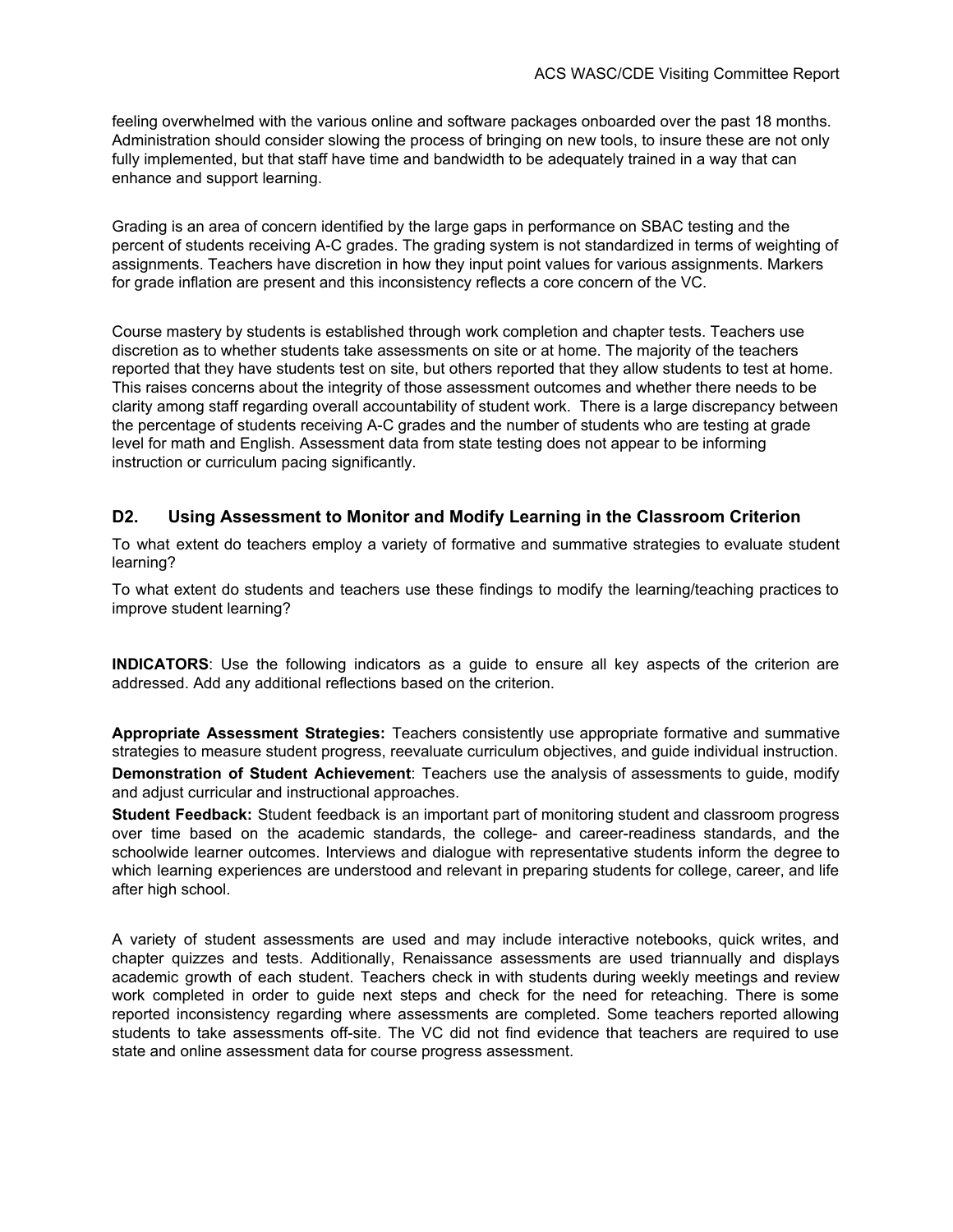Teachers, staff, and students unanimously praised the Reading Plus program which was introduced during the 2016-17 school year. This program gives regular and specific feedback that has been fostering significant student growth in reading.

Weekly individual meetings are used to monitor students and target any areas of need. Teachers use assessment data at their discretion to inform course load and pacing for students. Target Meetings are additional meetings that are mandated for at least five of the lowest performing students on each teacher's roster. These meetings are aimed at catching up those students who are falling behind and include additional instructional time (30 min). Target Meetings are mandatory for any student two grade levels or more behind average.

Weekly meetings with independent study teachers are the main source of student feedback and reflection time. Students are required to complete an essay and questionnaire on graduation requirements as part of their orientation. Ongoing meetings with the Independent Study teacher and the school counselor help inform students to make decisions about post-high school trajectories.

#### **D3. Using Assessment to Monitor and Modify the Program Schoolwide Criterion**

To what extent does the school, with the support of the district and community, have an assessment and monitoring system to determine student progress toward achievement of the academic standards, the college- and career-readiness standards, and the schoolwide learner outcomes?

To what extent does the system drive the school's program to continually improve and to allocate resources to effectively meet student needs?

**INDICATORS**: Use the following indicators as a guide to ensure all key aspects of the criterion are addressed. Add any additional reflections based on the criterion.

**Schoolwide Assessment and Monitoring Process:** The following stakeholders are involved in the assessment and monitoring process of student progress: district, board members, staff, students, parents, and the business and industry community.

**Curriculum-Embedded Assessments**: The school regularly examines and analyzes standards-based curriculum-embedded and standardized assessments for ELA and mathematics.

**Schoolwide Modifications Based on Assessment Results:** The school uses assessment results to make changes in the school program, provide professional development activities, and resource allocations, which demonstrates a results-driven continuous process. The school periodically assesses its curriculum and instruction review and evaluation processes. Lastly, security systems are implemented to uphold the integrity of the assessment process.

Stakeholders are provided assessment results during staff and board meetings. Annual surveys assist with the schoolwide assessment and monitoring process. IT department meets with the District regarding annual testing requirements. There is no evidence that stakeholders have influence over the schoolwide policies regarding assessment. Aside from state and online platforms for assessment, the assessments do not appear to be governed by strict code or policy.

Teachers use chapter tests in all subject areas to drive instruction. Pacing of courses for each student are guided by analysis of the assessments. During the 2016-17 school year, Reading Plus and IXL programs were introduced to supplement curriculum and provide focused assessments. These are being implemented on a schoolwide basis and are providing valuable feedback in ELA. Feedback in Math has been discussed less frequently with the VC and there is no evidence for significant gains or forward progress with Math assessments and data driven change in curriculum.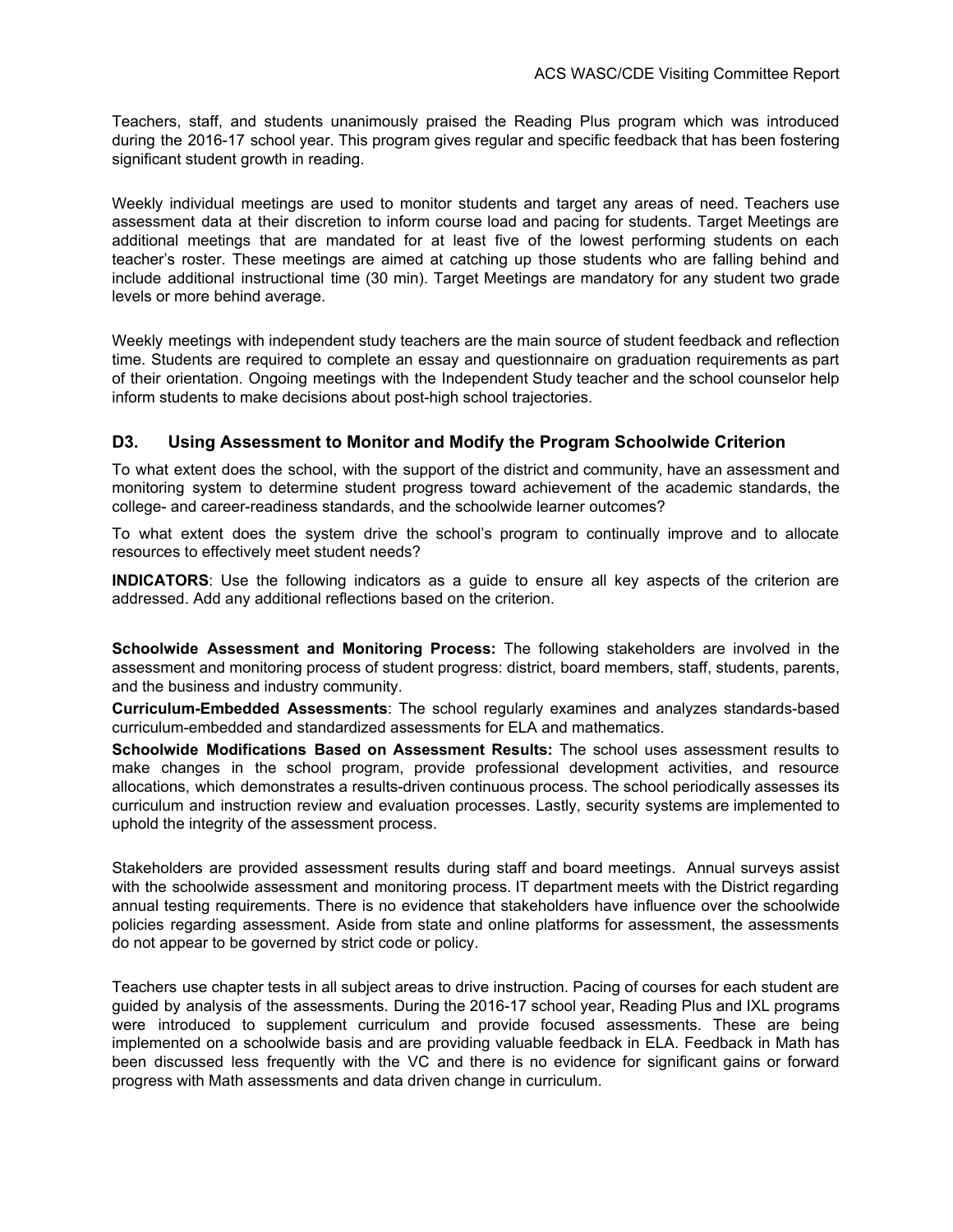Recent changes in the program include the addition of Reading Plus and IXL programs as assessment and growth tools. The Reading Plus tool has been reported to the VC as very successful in moving students toward competency in reading comprehension, but there is not yet enough data to confirm that. The VC is concerned that these changes were recommended six years ago at the last WASC site visit and that WPCA has only just now implemented changes in the program to address that concern.

Regular staff meetings and professional development time are dedicated to trainings in new technology and current teaching methods. Many staff report that professional development sessions provided by the district are minimally relevant to their work with independent study students.

Overall, the process of curriculum and program review based on assessment data appears to have just begun recently. It can not yet be deemed a "continuous" process but has the potential to be.

The program criteria has remained unchanged until recently and the addition of the aforementioned programs for assessment. Administration has indicated intent to review the program and implement change based on assessment data, but a concrete plan to do so has not been presented.

District test coordinator attends annual trainings for test administration security. These methods are disseminated to the staff and implemented for state assessments. In terms of other assessments, there is no clear evidence that security or accountability is maintained in any way. Some individuals reported to the VC that assessments were sometimes permitted to be taken off-site, while others reported that they were always taken on site. Administration shared that all assessments are supposed to be taken on site, but that enforcement has not been consistent.

#### **CATEGORY D: STANDARDS-BASED STUDENT LEARNING: ASSESSMENT AND ACCOUNTABILITY**

#### **Areas of strength for Standards-Based Student Learning: Assessment and Accountability (if any):**

- Renaissance program is utilized frequently by the teachers in order to guide curriculum pacing and course load.
- Implementation of Reading Plus and IXL programs shows promise for assessment driven changes in student learning format.

#### **Key issues for Standards-Based Student Learning: Assessment and Accountability (if any):**

- Significant inconsistencies in accountability are present, specifically regarding chapter tests and quizzes and the location in which they are taken.
- Assessment data is available, but the VC did not find evidence that teachers are required to utilize the data in any specific way.
- A large discrepancy still exists between those students performing below grade level on state assessments in ELA and Math and the percentage of students who are receiving A-C grades in ELA and Math.
- The VC is concerned with the timing of program changes in relationship to the WASC visit, specifically with the delay in action since the last visit.

**Important evidence about student learning from the self-study and the visit that supports these strengths and key issues include the following:**

- **● Student work sample packets**
- **● Sample student data from Renaissance, Reading Plus**
- **● Review of School Pathways grading and module systems**
- **● Interviews with teachers and students**
- **● WPCA Self Report**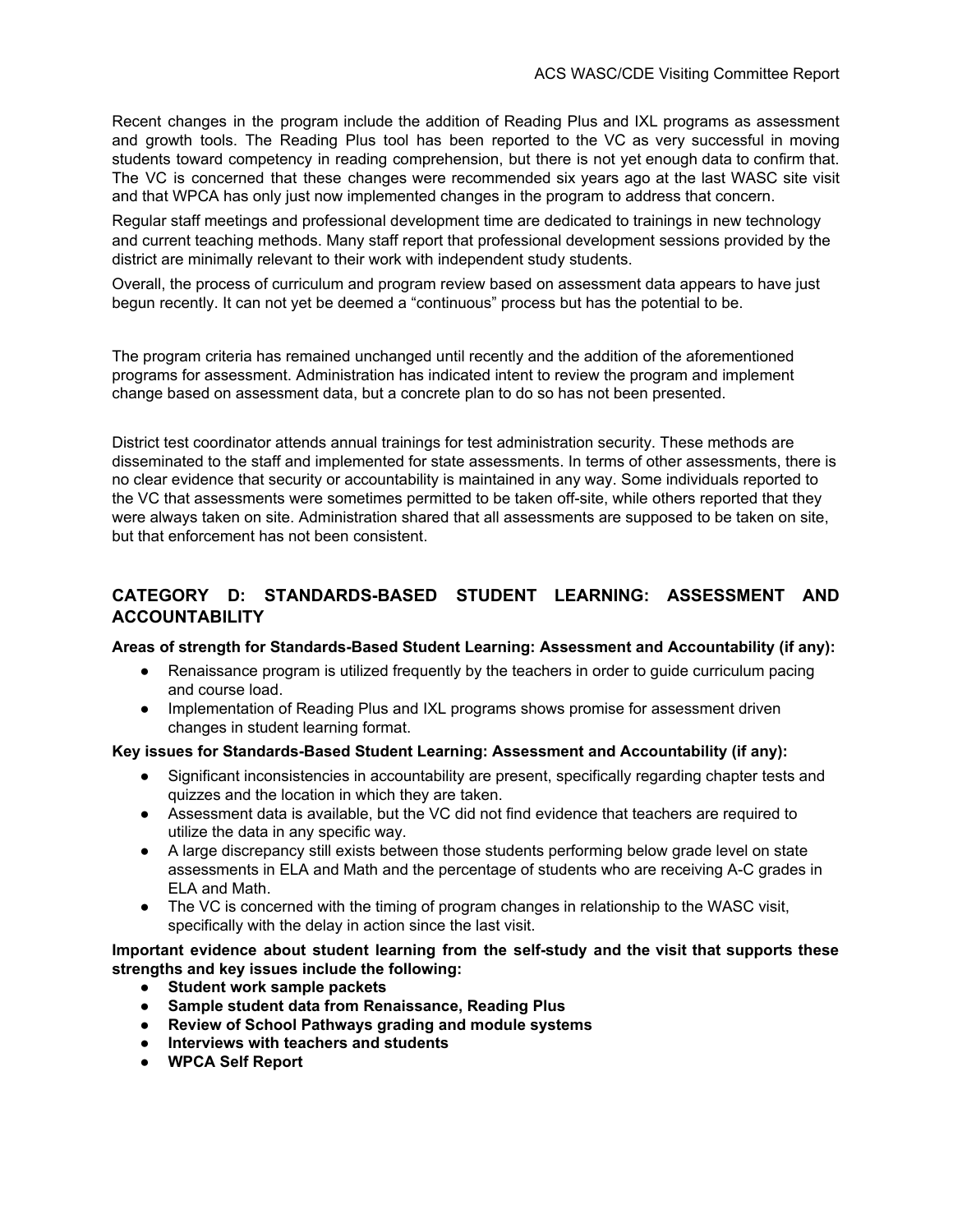## **CATEGORY E. SCHOOL CULTURE AND SUPPORT FOR STUDENT PERSONAL AND ACADEMIC GROWTH**

#### **E1. Parent and Community Engagement Criterion**

To what extent does the school leadership employ a wide range of strategies to encourage family, business, industry, and community involvement, especially with the learning/teaching process?

**INDICATORS**: Use the following indicators as a guide to ensure all key aspects of the criterion are addressed. Add any additional reflections based on the criterion.

**Regular Parent Involvement:** The school implements strategies and processes for regular parent involvement of all stakeholder support groups in the learning/teaching process, including parents of non-English speaking, special needs, and online students.

**Use of Community Resources**: The school uses community resources to support student learning. School sponsored activities involving community members are planned and made available to students.

There is a strong open line of communication between staff, students, and parents. All new students and parents attend an orientation. Resources, including Parent Square, monthly newsletters, and parent/teacher conferences are used to enhance communication and parent involvement.

WPCA also utilizes connection with the community for job fairs, career days, local field trips, and community outreach. The counselor and the district social worker help families access community resources as needed. The VC notes that there are some additional community opportunities that would benefit WPCA.

#### **E2. School Environment Criterion**

To what extent is the school a safe, clean, and orderly place that nurtures learning?

To what extent does the school have a culture that is characterized by trust, professionalism, high expectations for all students, and a focus on continuous school improvement?

**INDICATORS**: Use the following indicators as a guide to ensure all key aspects of the criterion are addressed. Add any additional reflections based on the criterion.

**Safe, Clean, and Orderly Environment:** The school has existing policies and regulations and uses its resources to ensure a safe, clean, and orderly place that nurtures learning, including internet safety.

**High Expectations/Concern for Students:** The school demonstrates caring, concern, and high expectations for students in an environment that honors individual differences and is conducive to learning. Expectations for a safe environment are based on respect and professionalism.

**Atmosphere of Trust, Respect and Professionalism:** T he school encourages an atmosphere of trust, respect, and professionalism. Preventing conflict, being successful in your learning environment, and following school expectations are a few topics that are shared with parents and students by the school.

WPCA implements safety regulations through consent to comply with safe technology use policies and school behavior policies. Technology is filtered through a server to prevent students from visiting inappropriate websites. The WASC self report indicated regular emergency drills; however, anecdotal evidence supports perhaps one fire drill per year, and no lockdown drills are conducted each year. Drills and emergency procedures are not communicated with students and parents who are not on site at the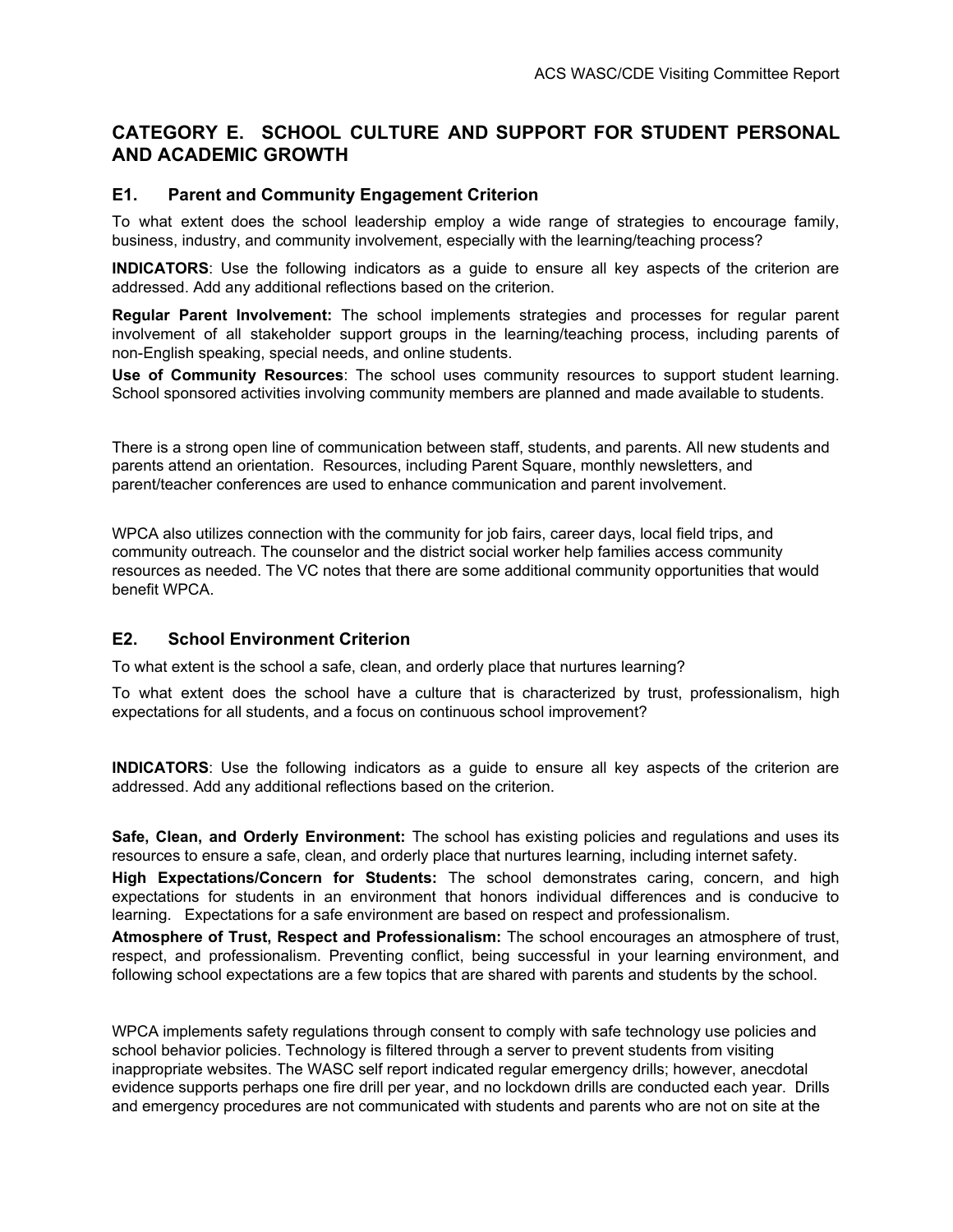time of the drills. Additionally, the Fresno Center is missing a panic bar on the entrance door, which could help facilitate lockdown procedures. The physical locations for both sites are clean, well maintained, and professionally appointed with furniture and equipment.

Caring and concern for students is demonstrated on a regular basis by staff through weekly meetings, special events, field trips, and celebrations of success. Standards are maintained for work completion and behavior/attitude at both sites is a positive one. Students, staff, and parents all report an open and safe environment at both learning centers. VC observed and incredible connection between members of the learning community at both learning centers.

WPCA creates and maintains an atmosphere of trust, respect, and professionalism through weekly staff meetings and other opportunities for collaboration, professional dress code, and mandatory trainings on workplace safety.

#### **E3. Personal and Academic Support Criterion**

To what extent do all students receive appropriate academic support and intervention to help ensure school, college, and career success?

To what extent do students with special talents and/or needs have access to a system of personal support services, activities, and opportunities at the school, and how are they enhanced by business, industry, and the community?

**INDICATORS**: Use the following indicators as a guide to ensure all key aspects of the criterion are addressed. Add any additional reflections based on the criterion.

**Adequate Personalized Support:** The school has available and adequate services to support student's personal needs, including online resources and two school counselors.

**Support and Intervention Strategies Used for Student Growth/Development:** Strategies are used by the school leadership and staff to develop and implement personalized approaches to learning and alternative instructional options when needed.

**Support Services** – **Interventions and Student Learning:** The school leadership and staff ensure that the support services and related activities have a direct relationship to student involvement in learning based on the academic standards and the schoolwide learner outcomes. Additional support, for all students, including the EL, GATE, special education, and other programs is available.

**Equitable Academic Support to Enable All Students Access to a Rigorous Curriculum**: Through the use of equitable support, all students have access to a challenging, relevant, and coherent curriculum. Alternative instructional options are made available to all students to ensure a personalized approach to learning is used.

**Co-Curricular Activities:** The school ensures that there is a high level of student involvement in curricular and co-curricular activities that link to the academic standards, the college- and career-readiness standards, and the schoolwide learner outcomes.

Students' individual needs can be met with a referral to the school counselor, social worker, or the district psychologist if necessary. Students use online programs to explore their post-secondary options, and teachers discuss these options with students on an informal basis. Additionally, counselors meet with students once per semester and are available as needed for additional consultation.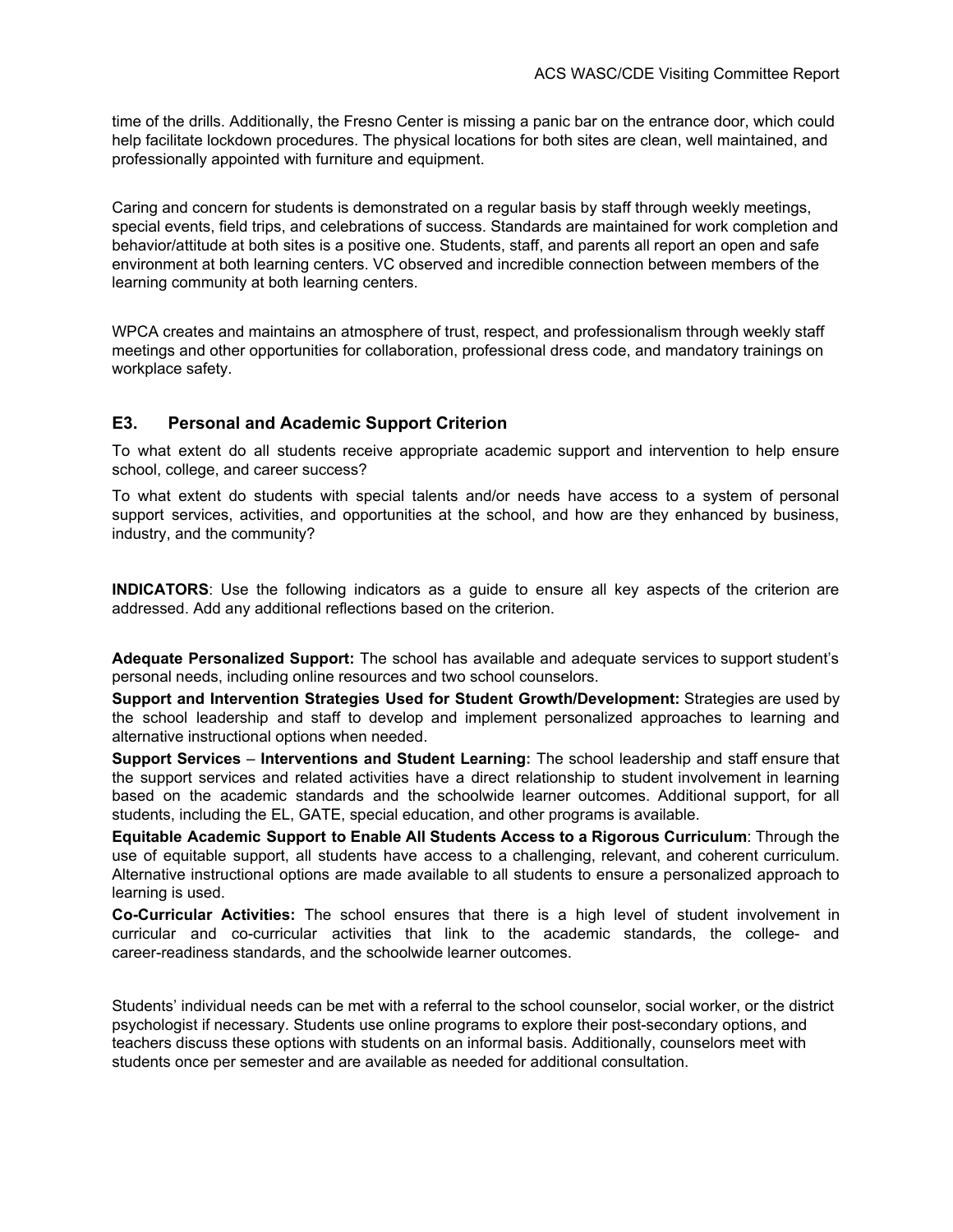Students at WPCA are assigned courses and curriculum based on their progress in previous courses and curriculum. By remaining with the same Independent Study teacher throughout their entire tenure, teachers are better able to assign appropriate course load and pace out curriculum accordingly. Teachers can also recommend extra hours with a tutor or small group classes.

At orientation/induction students are asked to take an assessment used for placement. Incoming students are assessed through online assessment programs and placement is based on pre-existing documents (such as IEP/504). Students on IEPs are assigned to the special education teacher and given hours requirements according to their support minutes. Students have access to computers and Chromebooks on site. For students that do not have internet access at home, they must complete all of their online work at the learning centers.

Students are assigned to teachers according to their grade level and personal preferences. Evidence supports consistent high standards of work completion, but varied standards for personal growth and knowledge retention based on anecdotal evidence. Teachers have discretion as to which parts of a particular curriculum are assigned and how those parts are weighted for the grade. The VC has concerns about the rigor associated with this lack of standardization. The students do, however, appear to have equal access to support from paraprofessionals on site.

WPCA provides opportunities for field trips and community interaction. Field trips include college tours, academically related outings, and a 8th/12th grade end of the year trip. WPCA also hosts a few different clubs and is looking to grow the number of clubs available to students.

## **CATEGORY E: SCHOOL CULTURE AND SUPPORT FOR STUDENT PERSONAL AND ACADEMIC GROWTH**

#### **Areas of strength for School Culture and Support for Student Personal and Academic Growth (if any):**

- 1. WPCA provides a warm and welcoming environment to all students, parents, faculty, and staff
- 2. Faculty and Staff make a concerted effort to create opportunities and experiences in the real world for the students (field trips, career days, college nights etc.)
- 3. The learning centers present as highly professional environments with ample learning resources

#### **Key issues for School Culture and Support for Student Personal and Academic Growth (if any):**

- 1. Inconsistencies among teacher implementation of curricula may be impeding the academic growth of students.
- 2. Many students expressed a desire for increased social activities and opportunities (such as ASB, prom, clubs, etc.)

**Important evidence about student learning from the self-study and the visit that supports these strengths and key issues include the following:**

- **● Interviews with students, teachers, parents and staff (counselor)**
- **● Field trip participation data**
- **● Student handbook and orientation packet**
- **● Posters and student work displayed on walls**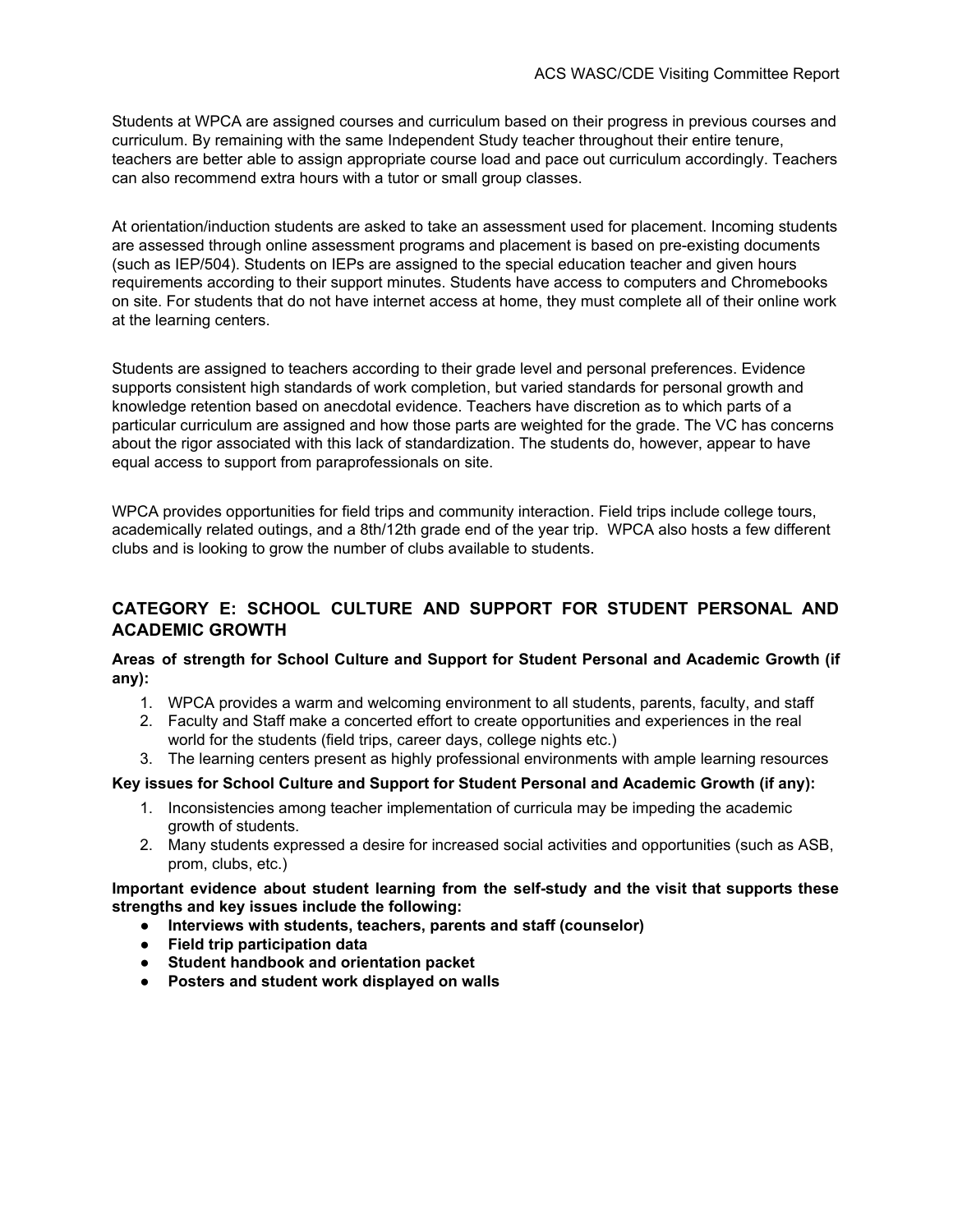## **Chapter IV: Synthesis of Schoolwide Strengths and Critical Areas for Follow-up**

**Synthesize schoolwide areas of strengths and list numerically.** *Be sure that these can be documented by other sections of the report.*

#### **Schoolwide Areas of Strength** (list numerically)

- 1. WPCA has a dedicated, passionate, deeply caring professional staff.
- 2. District support staff, the Superintendent and School Board are supportive of the school and ongoing school improvement.
- 3. The school's new Director brings a determination to drive the WASC process and improve learning for all students.
- 4. The school's facilities are well maintained and appointed, providing professional and welcome learning environments for students.
- 5. Financial resources are sufficient to support the educational program.
- 6. Technology is available for student use.
- 7. Students feel safe, understood, and cared for by their teachers.
- 8. Leadership has made substantial investments in the past two years in online resources to improve learning and facilitate data tracking and analysis.
- 9. Professional development is available to teachers to foster ongoing learning.
- 10. Paraprofessionals work hard to provide academic support to students who need remediation.
- 11. School counselors care deeply about supporting students toward and through the college and career identification processes even after graduation.
- 12. Recently adopted curricula are aligned with Common Core in ELA and math.
- 13. Teachers differentiate to provide an individualized learning experience for each student.

#### **Synthesize schoolwide critical areas for follow-up and list numerically.** *Be sure that these can be documented by other sections of the report.*

- **Ensure that all Critical Areas have a "who," "what," and a "why" in relation to the impact on student learning**
- **Confirm areas already identified by the school in the action plan sections**
- **Confirm areas to be strengthened within the already identified areas**
- **Identify any additional areas to be added to the action plan that have been identified by the visiting committee.** *This includes areas related to student achievement and other profile data, the school program and operation, and the action plan.*

#### **Schoolwide Critical Areas for Follow-Up**

**(list numerically; include who, what, why, and the impact on student learning)**

The visiting committee concurs with the school's identified critical areas for follow-up that are outlined in the schoolwide action plan. These are summarized below:

**1. Increase student proficiency on local and state ELA and Math assessments.** With essentially no progress made in this area since both the 2011 and 2014 WASC site visits, forward movement in this area is essential to insure students are college and career ready. Teachers and administration, with support of the district staff need to drive a program of support that scaffolds skill building and understanding of academic content. In addition to state and Renaissance/STAR testing, benchmark, formative and summative assessments need to be utilized to reinforce learning, inform instruction, and determine efficacy of program. Professional development relevant to an independent studies program needs to be provided. Also, training in newly adopted online resources, to insure effective teaching, data analysis, and application to instruction needs to be provided.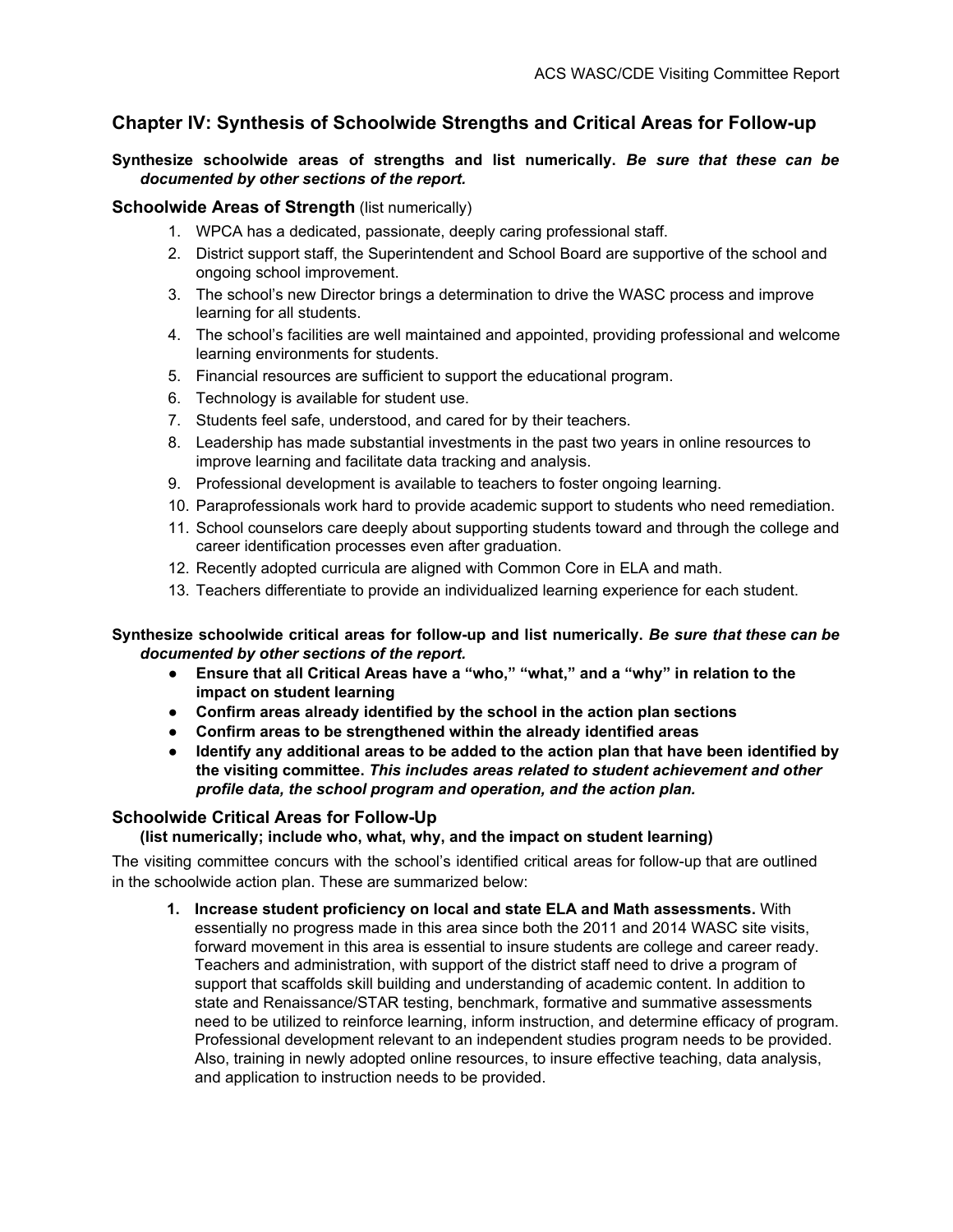**2. Enhance, develop and organize programs that better prepare students for college and career.** WPCA provides excellent quality counseling that facilitates college and career readiness. Edmentum, an online resource, was adopted last year as a means of providing CTE courses to all students. It seems that use of this program has tapered off from the initial year, and the school's initial examination of effectiveness of this with the population served by WPCA has not been conducted. Students are provided opportunities to tour local college campuses, and are exposed to local businesses through informal school-business partnerships. The administration and teachers, however, need to increase students' exposure to real-world situations, developing projects and experiences that foster critical thinking, higher levels of engagement in their own education, and expand perspectives beyond home and their independent study school. Creating increased opportunities for socialization with peers will allow for greater comfort when interacting with a wide range of individuals.

In addition, the visiting committee has identified critical areas for follow-up that need to be addressed:

#### **(Note: Show the relationship to what the school has already identified, if possible.)**

- 1. There is a significant discrepancy between grades earned and standardized assessment results. The school has identified the need to increase math and ELA skills, while also drawing a connection between grades that present an overly positive perspective, and the sizeable majority of students who are performing below grade level on SBAC and Renaissance/STAR testing. More accurate calibration between grades and assessment results is needed, as are consistent grading weights, rubrics, and expectations across the teaching staff.
- 2. Junior and senior high school students are able to "test out" of electives at a rate of two per semester, for a total of up to 40 credits per year, as a means of more quickly allowing students to earn credits toward graduation. Review packets that prepare students to test out of these classes require substantially less time than course work would require. In addition, newly enrolled students are asked to complete a writing task and study packet for which they are granted 2.5 credits toward graduation. While the school offers electives, the content of which is considered important for students to know, they permit the testing out for such courses and Careers, and Life Skills. This disparity should be examined in light of what is best for students. In addition, the notion that students can gain 10 credits per "test out", for up to 40 credits per year calls into question the extent to which relevant and rigorous credit recovery is being offered.
- 3. Teachers frequently permit students to complete chapter tests, quizzes and non-standardized tests at home as part of their homework. This calls into question the integrity of those assessment results. Such a practice needs to be re-evaluated, with clear expectations and accountability created to insure the accuracy of all testing results.
- 4. Students with IEPs are not allowed to enroll in WPCA's kindergarten through 6th grades. Special education enrollment at the 7th through 12th grades is currently capped at 20 based on staffing. The practice of excluding special education students from the elementary program, turning them back to their home school, needs to be re-evaluated from the lens of discriminatory practices. WPCA's charter indicates that all California students may enroll in the school. As such, they may not differentially enroll based on special education versus general education status, and as such students are being denied access to a Free and Appropriate Public Education in a California public school.
- 5. With no EL students having been reclassified for at least the past three years, the school has to move urgently toward creating a set of criteria for reclassification. It was unclear whether this was because of the transition in state testing from CELDT to ELPAC or because no student actually qualified. Staff reported both reasons.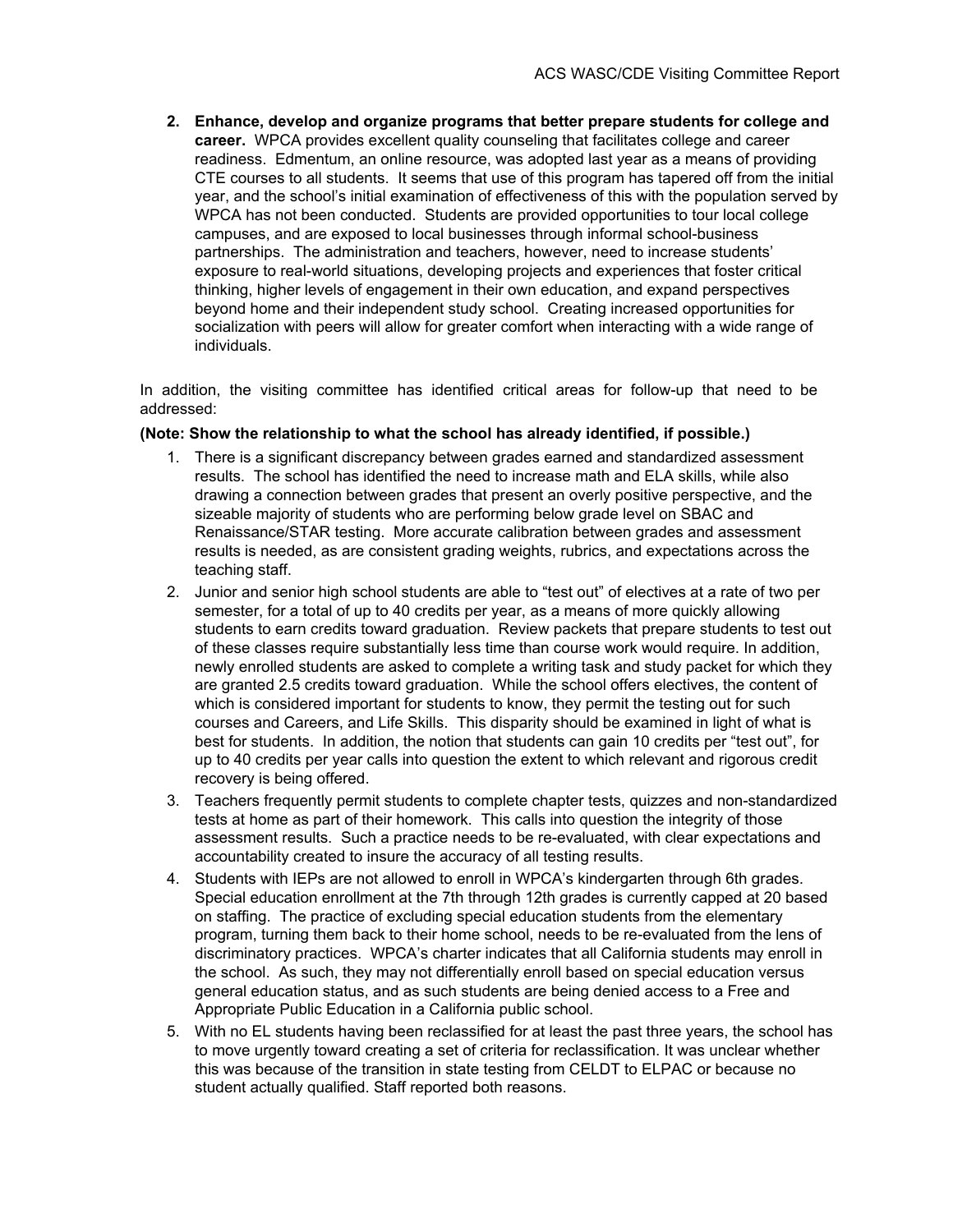6. WPCA needs to create a structure and process to insure and track progress on WASC action items.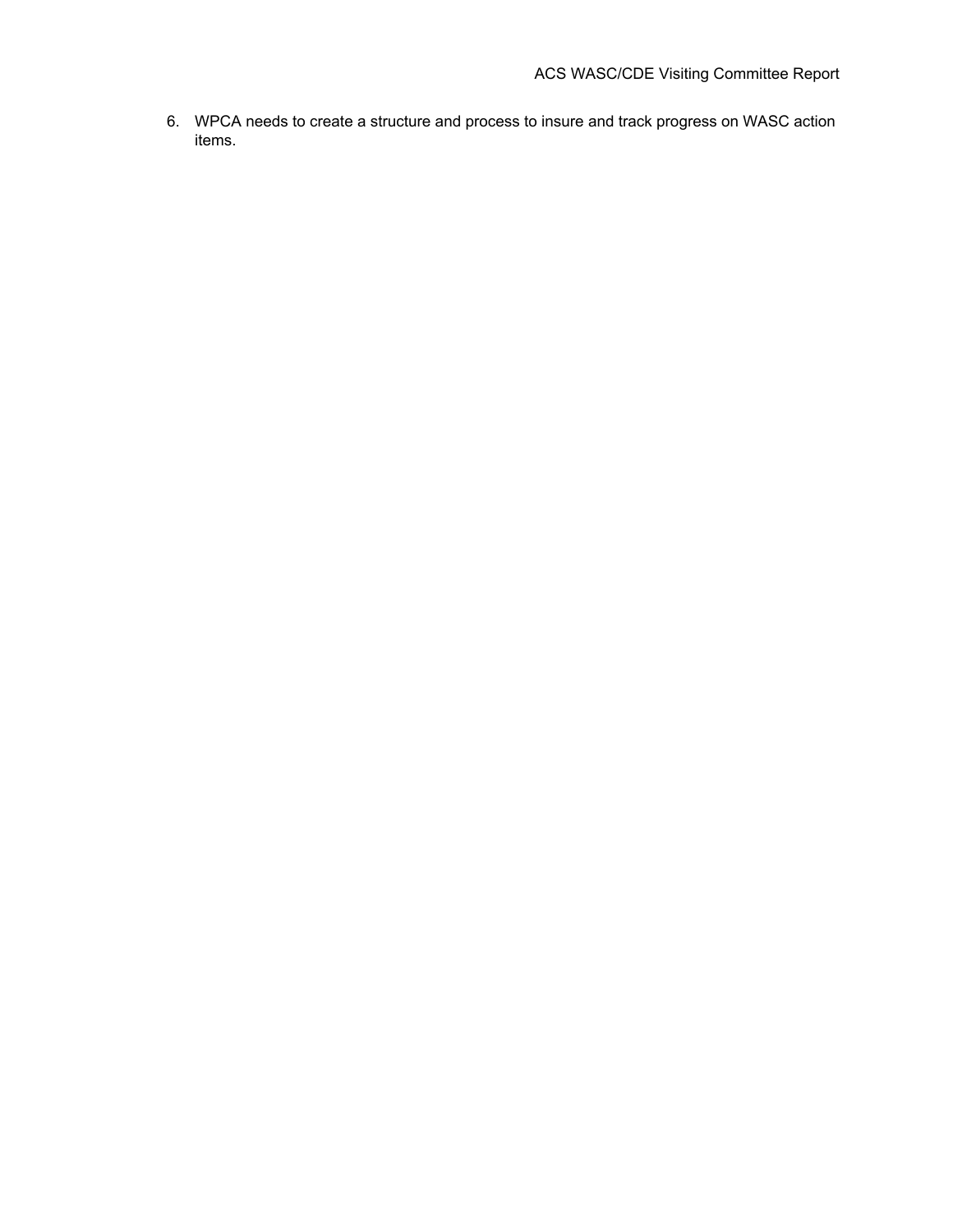## **Chapter V: Ongoing School Improvement (1–2 pages)**

● **Include a brief summary of the schoolwide action plan**

**The school has addressed two critical areas of follow-up within their action plan. They want 2-3% increase of students meeting proficiency in each goal. The action plan consists of two main goals;**

- **1. Increase student proficiency on local and state ELA and Math assessments.**
- **● Implementation of Common Core State Standards and curriculum.**
- **● Conduct professional development related to Common Core State Standards.**
- **● Increase instructional time through labs and tutoring.**
- **● Utilize assessments and programs to identify growth for Reading and Math.**
- **● Targeted meetings with students who are two or more grade levels behind.**
- **● Create common benchmarks.**
- **● Increase technology access and usage.**
- **● Standardize and utilize formative and summative data to guide instruction.**
- **● Hire paraprofessionals/tutors to provide additional support time for students.**
- **2. Enhance, develop, and organize programs that better prepare students for college and career.**
- **● Submit course work for Science, ELA, and Math for A-G approval.**
- **● Expand opportunities for students to visit colleges and universities.**
- **● Conduct workshops for parents and students regarding career opportunities and post-secondary education and training.**
- **● Increase CTE/ROP course offerings and participation.**
- **● Create work experience opportunities for students.**
- **● Support students with California Colleges Guidance Initiative.**
- **● Create CTE pathways and use CCR indicators more effectively.**
- **Comment on the following school improvement issues:**
	- ✓ **Adequacy of the schoolwide action plan in addressing the identified critical areas for follow-up**
		- **Do the action plan sections address the critical areas for follow-up?**
		- **Will the action plan steps enhance student learning?**
		- **Is the action plan a "user-friendly" schoolwide action plan that has integrated all major school initiatives** *(e.g., II/USP, technology plan, staff development plan)***?**
		- **Is the action plan feasible within existing resources?**
		- **Is there sufficient commitment to the action plan, schoolwide and systemwide?**
		- **Is the schoolwide action plan aligned to the Local Control and Accountability Plan (LCAP)?**
	- ✓ **Existing factors that will support school improvement**
	- ✓ **Impediments to improvement that the school will need to overcome**
	- ✓ **Soundness of the follow-up process that the school intends to use for monitoring the accomplishment of the schoolwide action plan.**

The action plan addresses the first two identified areas of critical need that the VC and school are in concurrence about. It does not address the following areas; common grading practices, integrity of granting credits for electives, best practices for curriculum assessments and academic honesty, English learner reclassification, and accountability for school improvement process.